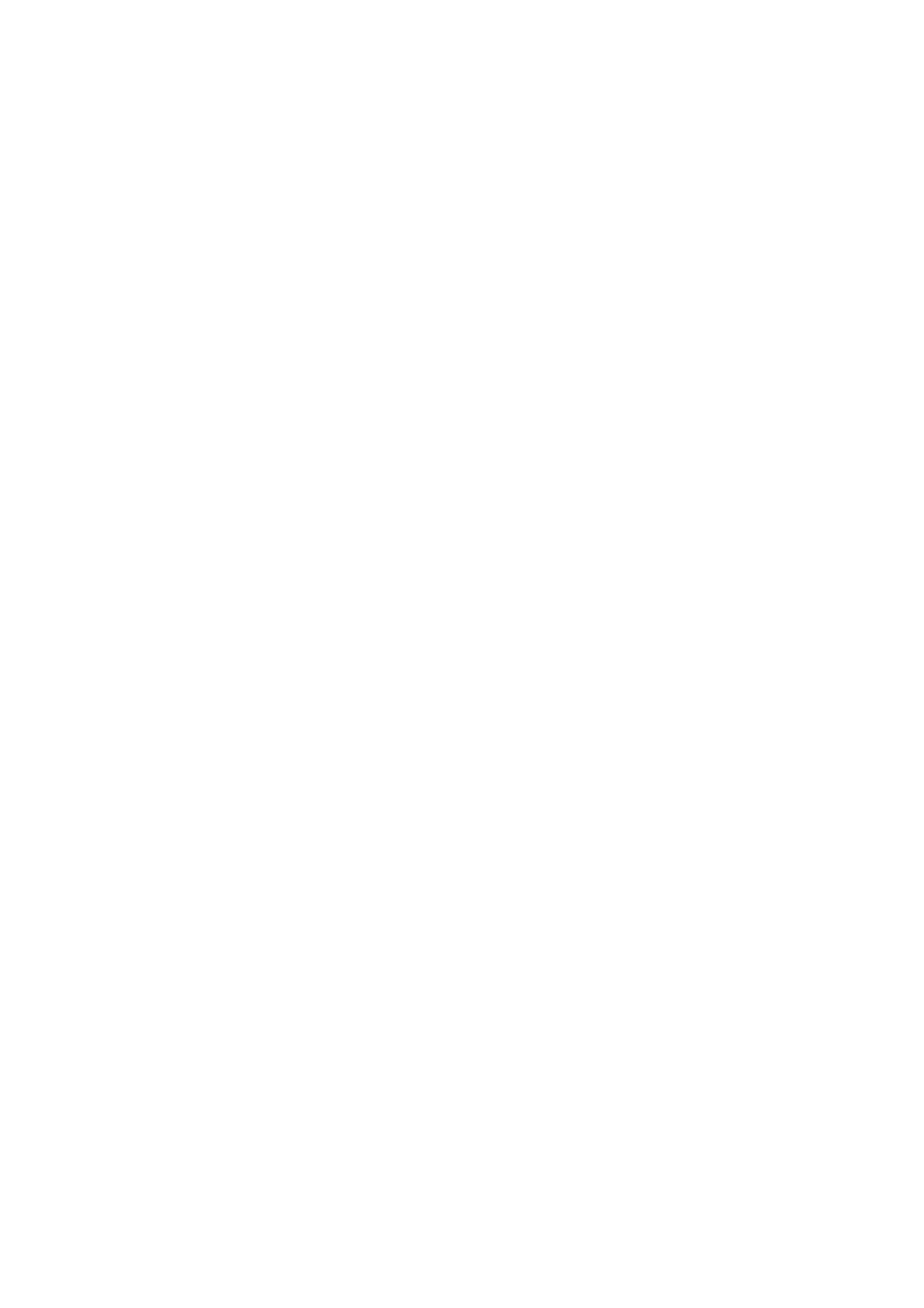

## *Number* 16 *of* 2021

# **COUNTERFEITING ACT 2021**

# **CONTENTS**

### [PART 1](#page-6-0)

#### P[RELIMINARY](#page-6-2) AND GENERAL

### Section

1. [Short title and commencement](#page-6-1)

### [PART 2](#page-7-3)

#### A[MENDMENT](#page-7-2) TO CRIMINAL JUSTICE (THEFT AND FRAUD OFFENCES) ACT 2001

- 2. [Definition \(Part 2\)](#page-7-1)
- 3. [Amendment of section 32 of Act of 2001](#page-7-0)
- 4. [Amendment of section 33 of Act of 2001](#page-8-1)
- 5. [Amendment of section 34 of Act of 2001](#page-8-0)
- 6. [Amendment of section 36 of Act of 2001](#page-9-2)
- 7. [Amendment of section 37 of Act of 2001](#page-9-1)
- 8. [Amendment of section 38 of Act of 2001](#page-9-0)
- 9. [Liability for offences by body corporate, etc. \(Part 5\)](#page-11-0)
- 10. [Amendment of section 39 of Act of 2001](#page-12-0)
- 11. [Amendment of section 58 of Act of 2001](#page-13-3)

### [PART 3](#page-13-2)

OBLIGATIONS OF RELEVANT PERSONS IN RESPECT OF ENSURING A[UTHENTICITY](#page-13-1) AND FITNESS OF EURO B[ANKNOTES](#page-13-1) AND COINS

- 12. [Definitions \(Part 3\)](#page-13-0)
- 13. [Functions and powers of the Central Bank](#page-14-0)
- 14. [Central Bank may impose requirement on relevant person](#page-15-1)
- 15. [Regulations \(Part 3\)](#page-15-0)
- 16. [Power of Central Bank to require information, records, plans, etc.](#page-16-0)
- 17. [Appointment of authorised officers](#page-17-0)
- 18. [Warrant of appointment](#page-18-0)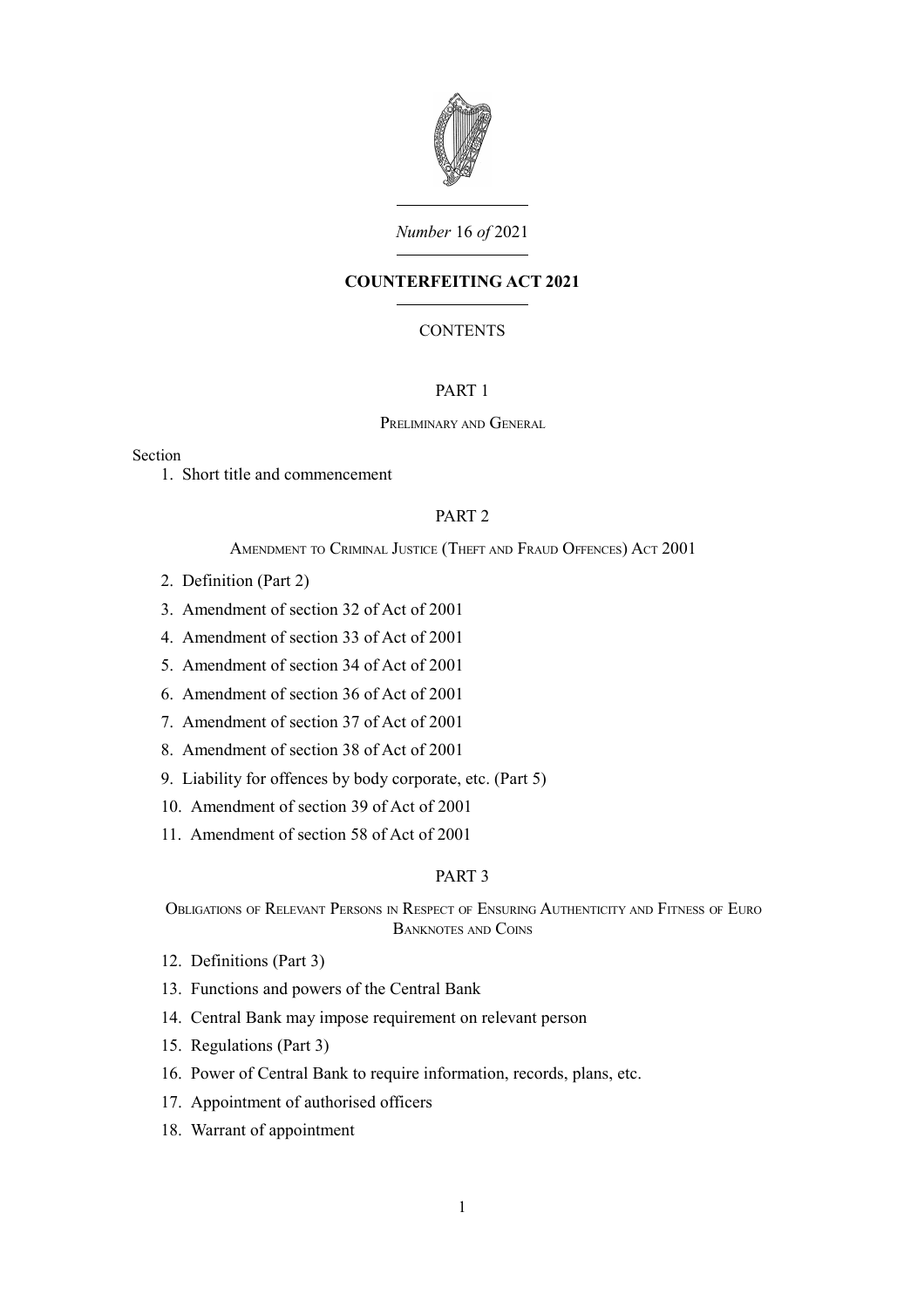- 19. [Power of authorised officer to enter premises](#page-18-2)
- 20. [Powers of authorised officer](#page-18-1)
- 21. [Warrant required to enter premises](#page-21-1)
- 22. [Provision of information, record or other document not to be treated as breach or to](#page-21-0) [affect lien](#page-21-0)
- 23. [Privileged legal material](#page-22-0)
- 24. [Obligations of relevant persons](#page-23-0)
- 25. [Failure to comply with a requirement](#page-24-1)
- 26. [Offence of obstruction, etc.](#page-24-0)
- 27. [Liability for offences by body corporate, etc. \(Part 3\)](#page-25-0)

### [PART 4](#page-26-3)

#### **M[ISCELLANEOUS](#page-26-2)**

- 28. [Designation of National Analysis Centre for euro notes and Coin National Analysis](#page-26-1) [Centre](#page-26-1)
- 29. [Amendment of Central Bank Act 1942](#page-26-0)
- 30. [Amendment of Criminal Justice Act 1994](#page-27-1)
- 31. [Amendment of Economic and Monetary Union Act 1998](#page-27-0)
- 32. [Amendment of Criminal Justice Act 2011](#page-28-1)
- 33. [Amendment of European Union \(Passenger Name Record Data\) Regulations 2018](#page-28-0)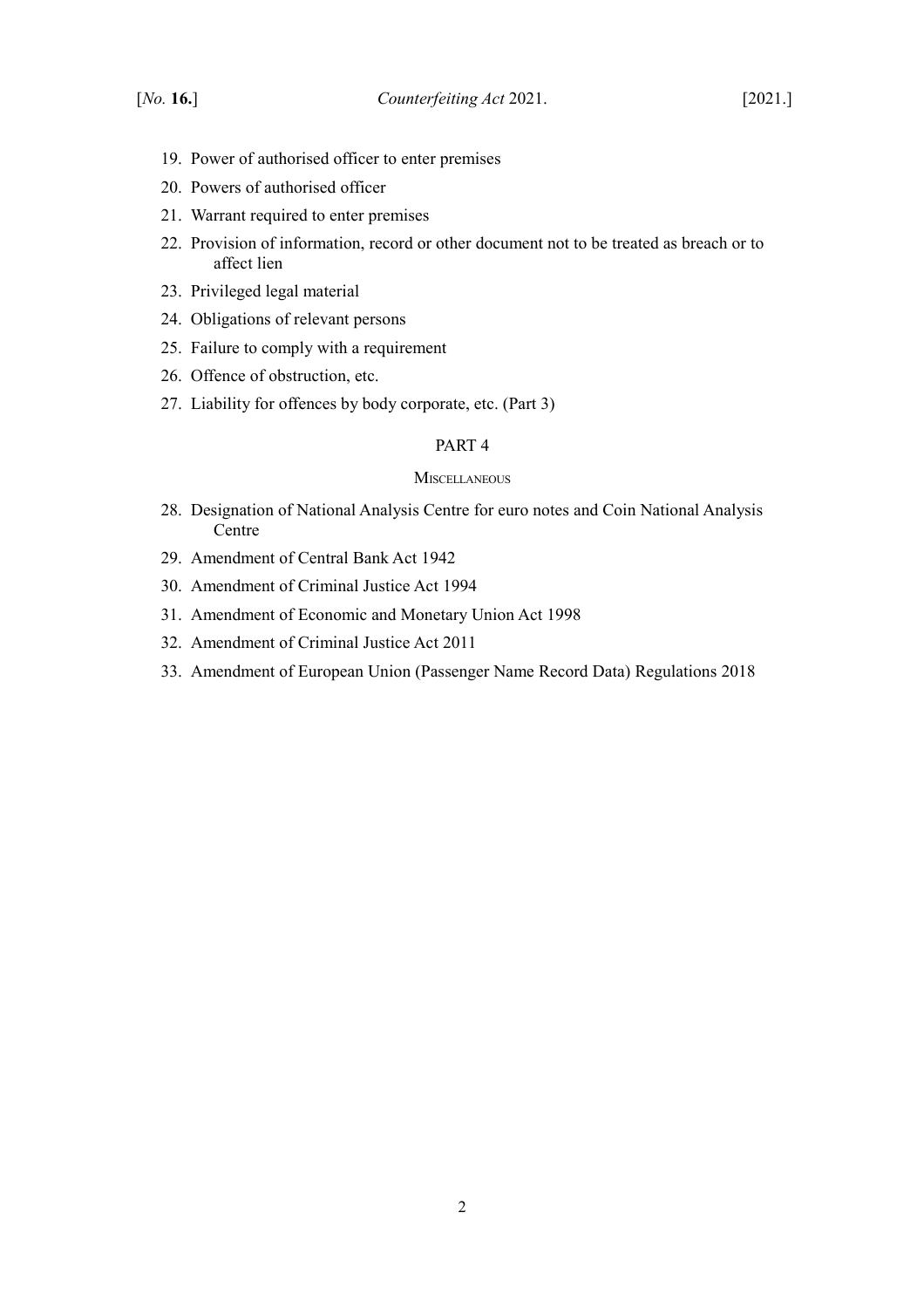# ACTS REFERRED TO

Central Bank Act 1942 (No. 22) Central Bank Act 1997 (No. 8) Companies Act 2014 (No. 38) Criminal Justice (Theft and Fraud Offences) (Amendment) Act 2021 (No. 2) Criminal Justice (Theft and Fraud Offences) Act 2001 (No. 50) Criminal Justice Act 1994 (No. 15) Criminal Justice Act 2011 (No. 22) Decimal Currency Act, 1969 (No. 23) Economic and Monetary Union Act 1998 (No. 38) European Arrest Warrant Act 2003 (No. 45) Extradition Act 1965 (No. 17) Finance Act 2002 (No. 5)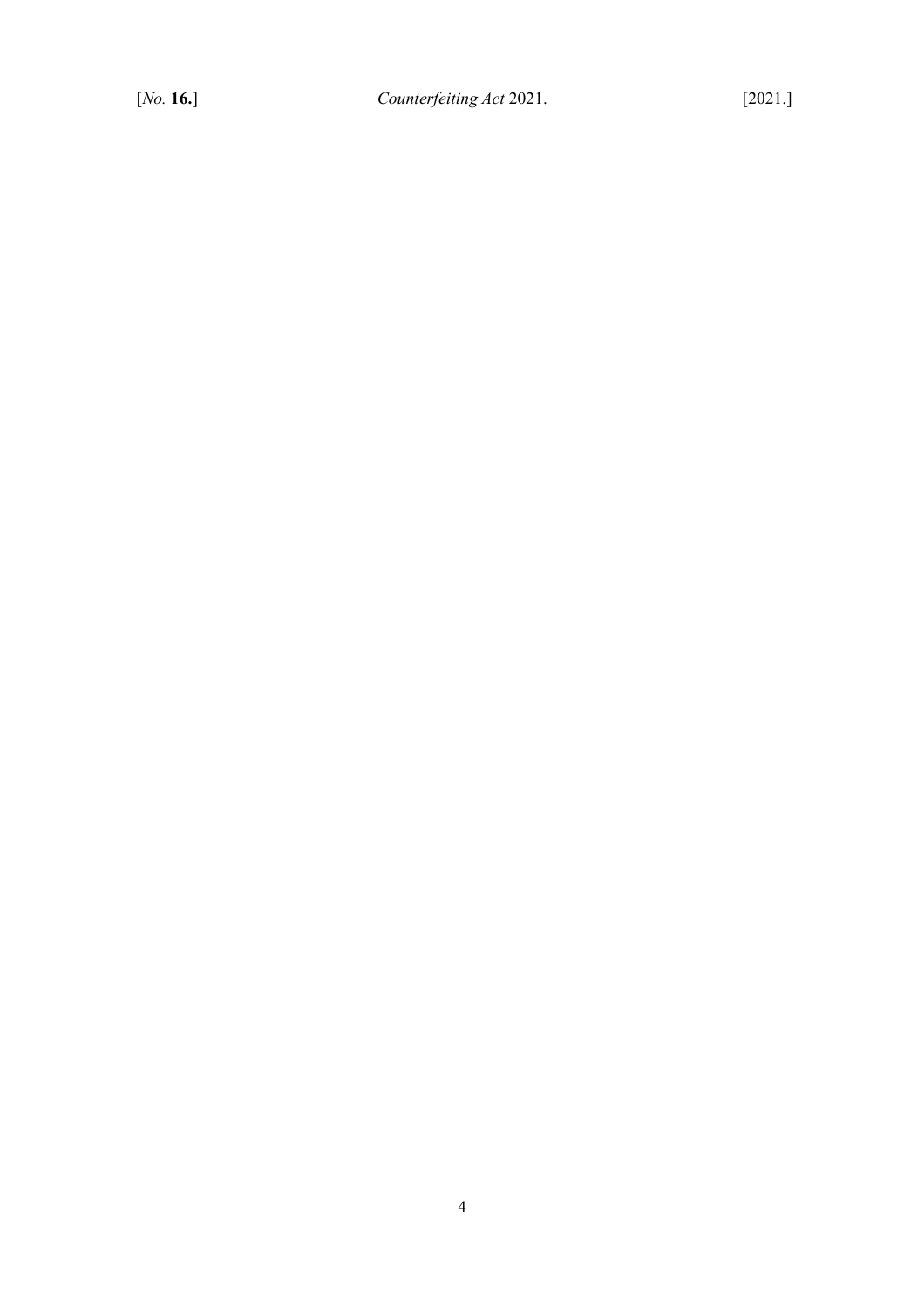

*Number* 16 *of* 2021

# **COUNTERFEITING ACT 2021**

An Act to give effect to Directive 2014/62/EU of the European Parliament and of the Council of [1](#page-6-3)5 May  $2014<sup>1</sup>$  on the protection of the euro and other currencies against counterfeiting by criminal law, and replacing Council Framework Decision 2000/383/JHA and for that purpose to amend the Criminal Justice (Theft and Fraud Offences) Act 2001; to give full effect to Council Regulation (EC) No. 1338/2001 of 28 June [2](#page-6-4)001<sup>2</sup> laying down measures necessary for the protection of the euro against counterfeiting, as amended by Council Regulation (EC) No. 44/2009 of 18 December 2008<sup>[3](#page-6-5)</sup>; to give full effect to Regulation (EU) No. 1210/2010 of the European Parliament and of the Council of 15 December 2010<sup>[4](#page-6-6)</sup> concerning authentication of euro coins and handling of euro coins unfit for circulation; and to give full effect to Decision  $ECB/2010/14$  of the European Central Bank of 16 September 2010<sup>[5](#page-6-7)</sup> on the authenticity and fitness checking and recirculation of euro banknotes, as amended by Decision ECB/ 2012/19 of 7 September 2012<sup>[6](#page-6-8)</sup> and by Decision ECB/2019/2195 of 5 December 2019<sup>[7](#page-6-9)</sup>; to make further provision in relation to the designation of the National Analysis Centre for euro notes and the Coin National Analysis Centre for euro coins; and to provide for related matters. [5*th July,* 2021]

# **Be it enacted by the Oireachtas as follows:**

# <span id="page-6-10"></span><span id="page-6-0"></span>PART 1

<span id="page-6-2"></span>PRELIMINARY AND GENERAL

### <span id="page-6-1"></span>**Short title and commencement**

**1.** (1) This Act may be cited as the Counterfeiting Act 2021.

<span id="page-6-3"></span><sup>1</sup> OJ No. L151, 21.5.2014, p.1

<span id="page-6-4"></span><sup>2</sup> OJ No. L181, 4.7.2001, p.6 3 OJ No. L17, 22.1.2009, p.1

<span id="page-6-6"></span><span id="page-6-5"></span><sup>4</sup> OJ No. L339, 22.12.2010, p.1

<span id="page-6-7"></span><sup>5</sup> OJ No. L267, 9.10.2010, p.1

<span id="page-6-8"></span><sup>6</sup> OJ No. L253, 20.9.2012, p.19

<span id="page-6-9"></span><sup>7</sup> OJ No. L330, 20.12.2019, p.91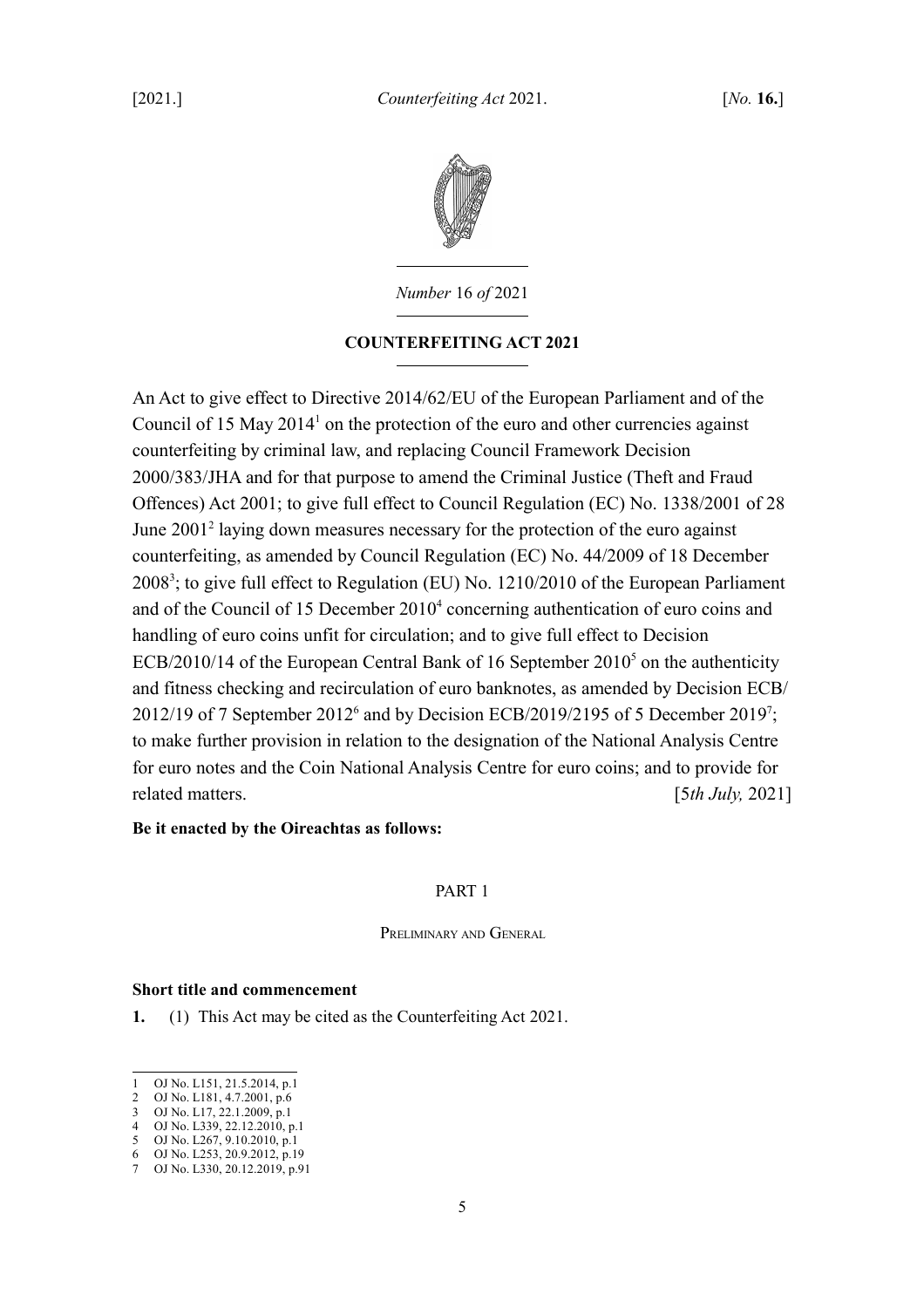- (2) *Parts [1](#page-6-10)* and *[2](#page-7-4)* and *sections [30](#page-27-3)*, *[32](#page-28-3)* and *[33](#page-28-2)* shall come into operation on such day or days as the Minister for Justice may by order or orders appoint either generally or with reference to any particular purpose or provision and different days may be so appointed for different purposes or provisions.
- (3) *Part [3](#page-13-4)* and *sections [28](#page-26-5)*, *[29](#page-26-4)* and *[31](#page-27-2)* shall come into operation on such day or days as the Minister for Finance following consultation with the Minister for Justice may appoint by order or orders either generally or with reference to any particular purpose or provision and different days may be so appointed for different purposes or provisions.

# <span id="page-7-4"></span><span id="page-7-3"></span>PART 2

<span id="page-7-2"></span>AMENDMENT TO CRIMINAL JUSTICE (THEFT AND FRAUD OFFENCES) ACT 2001

### <span id="page-7-1"></span>**Definition (***Part [2](#page-7-4)***)**

**2.** In this Act, "Act of 2001" means the Criminal Justice (Theft and Fraud Offences) Act 2001.

# <span id="page-7-0"></span>**Amendment of section 32 of Act of 2001**

- **3.** Section 32 of the Act of 2001 is amended—
	- (a) in subsection  $(1)$ 
		- (i) by the substitution of the following definitions for the definitions of "currency note" and "coin":

" 'currency note' means a currency note lawfully issued or customarily used as money in the State or in any other state or a territorial unit within it and includes a currency note denominated in euro;

'coin' (other than in relation to a coin referred to in the definition of 'designated' and a coin to which subsection (2)(aa) applies) means a coin lawfully issued or customarily used as money in the State or in any other state or a territorial unit within it and includes a coin denominated in euro or in cent;",

and

(ii) by the insertion of the following definitions:

" 'counterfeiting instrument' includes any instrument, article, computer programme or data, and any other means specially designed or adapted for making a counterfeit of a currency note or coin;

'currency authority' means an authority or body referred to in paragraph (a), (b) or (c) of the definition of 'lawfully issued';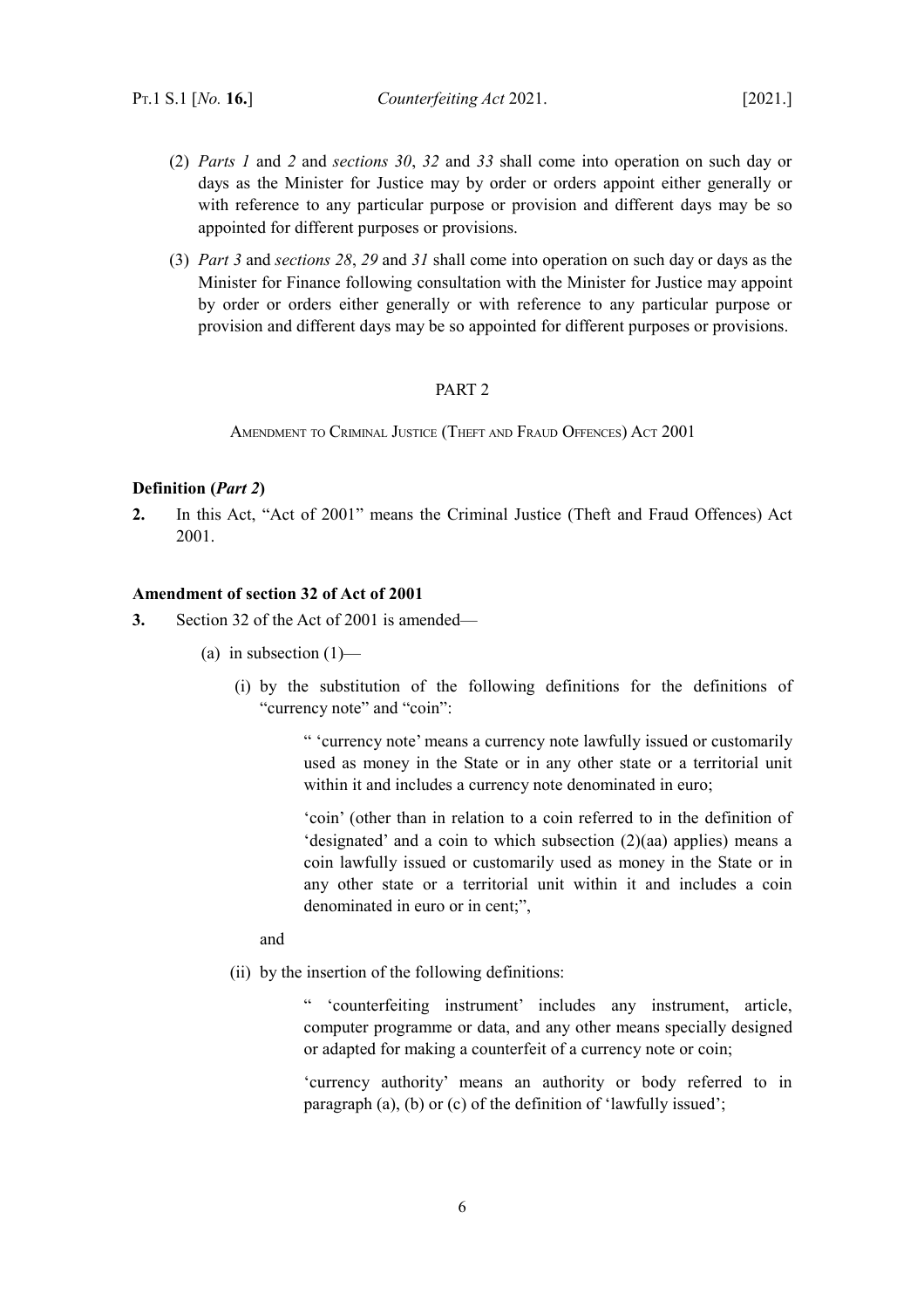[2021.] *Counterfeiting Act* 2021. [*No.* **16.**] PT.2 S.3

'currency instrument' includes any instrument, article, computer programme or data, and any other means specially designed or adapted for making a currency note or coin;

'designated' means, in relation to a note or coin, designated for circulation as legal tender but not yet lawfully issued;

'Directive 2014/62/EU' means Directive 2014/62/EU of the European Parliament and of the Council of 15 May 2014 on the protection of the euro and other currencies against counterfeiting by criminal law, and replacing Council Framework Decision 2000/383/JHA;

'security feature' includes a hologram, watermark or other component of currency which serves to protect against counterfeiting;",

- (b) in subsection (2)—
	- (i) in paragraph (a), by the substitution of "description," for "description, or", and
	- (ii) by the insertion of the following paragraph after paragraph (a):
		- "(aa) if it is a note or coin which has been manufactured by use of legal facilities or materials in violation of the rights or the conditions under which a currency authority may issue currency notes or coins, or",
- (c) by the insertion of the following subsection after subsection (2):
	- "(2A) A reference in section 34, 35, 36, 37 and 38 to a counterfeit of a currency note or coin shall be deemed to include a reference to a designated note or coin.",

and

- (d) by the insertion of the following subsection after subsection (3):
	- "(4) A word or expression used in this Part that is also used in Directive 2014/62/EU has, unless the contrary intention appears, the same meaning in this Part as it has in that Directive.''.

### <span id="page-8-1"></span>**Amendment of section 33 of Act of 2001**

- **4.** Section 33 of the Act of 2001 is amended by the insertion of the following subsection after subsection (1):
	- "(1A) A person who makes or alters a designated note or coin, with the intention that he or she or another shall pass or tender it as genuine, is guilty of an offence.".

# <span id="page-8-0"></span>**Amendment of section 34 of Act of 2001**

**5.** Section 34 of the Act of 2001 is amended—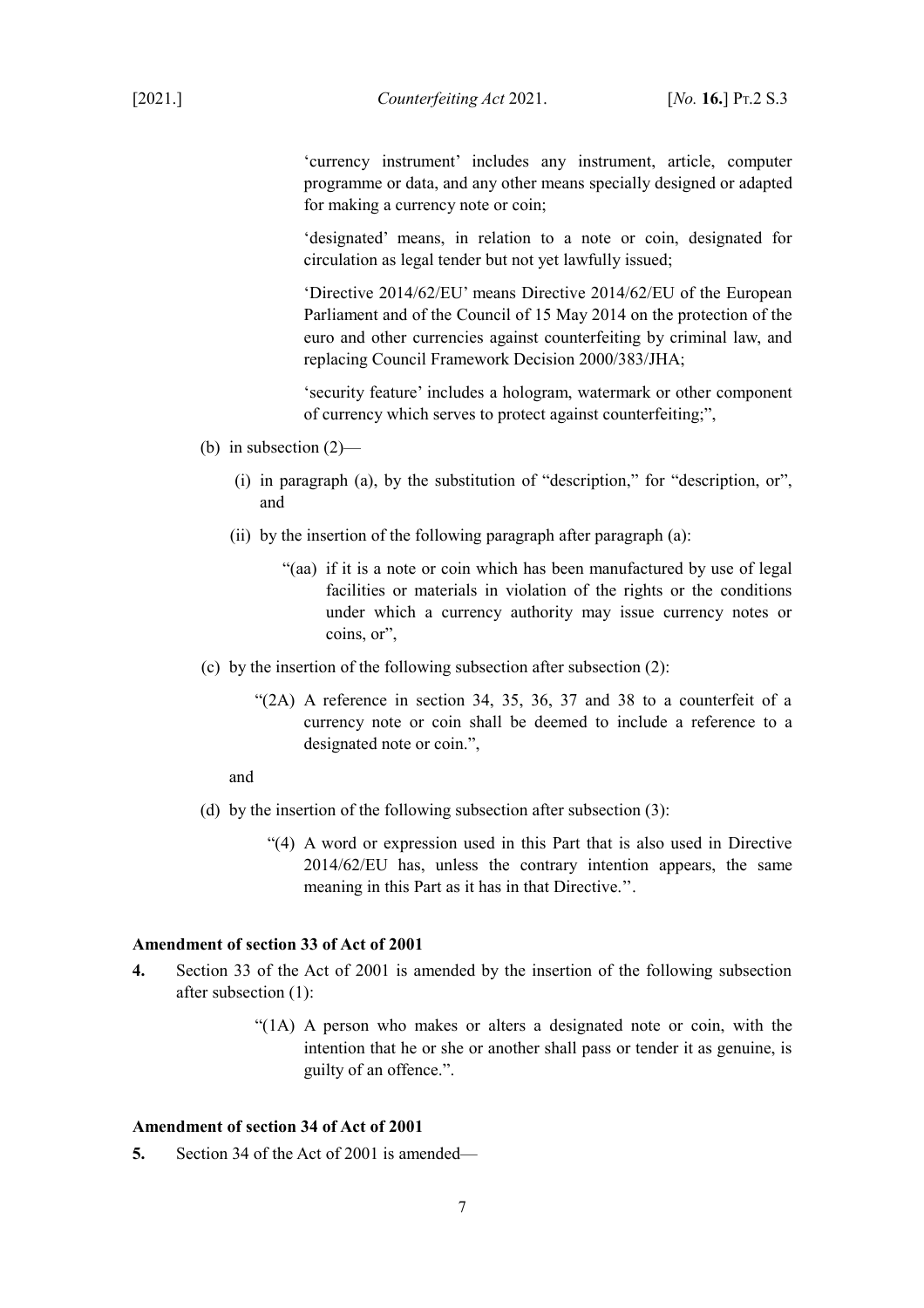- (a) by the insertion of the following subsection after subsection (2):
	- "(2A) A person who receives, obtains or transports anything which is, and which he or she knows or believes to be, a counterfeit of a currency note or coin with the intention that he or she or another shall pass or tender it as genuine is guilty of an offence.",

and

(b) in subsection (3)(b), by the substitution of "subsection (2) or  $(2A)$ " for "subsection (2)".

#### <span id="page-9-2"></span>**Amendment of section 36 of Act of 2001**

- **6.** The Act of 2001 is amended by the substitution of the following for section 36:
	- **"36.** (1) A person who makes, receives, obtains or has in his or her custody or under his or her control a currency instrument, counterfeiting instrument or security feature, with the intention that he or she or another shall use the currency instrument, counterfeiting instrument or security feature for the purpose of making a counterfeit of a currency note or coin with the intention that it be passed or tendered as genuine, is guilty of an offence.
		- (2) A person who, without lawful authority or excuse, has in his or her custody or under his or her control a currency instrument, counterfeiting instrument or security feature is guilty of an offence.
		- (3) A person guilty of an offence under this section is liable on conviction on indictment to a fine or imprisonment for a term not exceeding—
			- (a) in the case of an offence under subsection (1), 10 years, or
			- (b) in the case of an offence under subsection (2), five years.".

### <span id="page-9-1"></span>**Amendment of section 37 of Act of 2001**

- **7.** Section 37 of the Act of 2001 is amended by the substitution of the following subsection for subsection (1):
	- "(1) A person who imports or exports a counterfeit of a currency note or coin, which he or she knows or believes to be a counterfeit of a currency note or coin, with the intention that he or she or another shall pass or tender it as genuine is guilty of an offence.".

# <span id="page-9-0"></span>**Amendment of section 38 of Act of 2001**

- **8.** The Act of 2001 is amended by the substitution of the following section for section 38:
	- **"38.** (1) An Irish citizen who does an act in a place outside the State that, if done in the State, would constitute—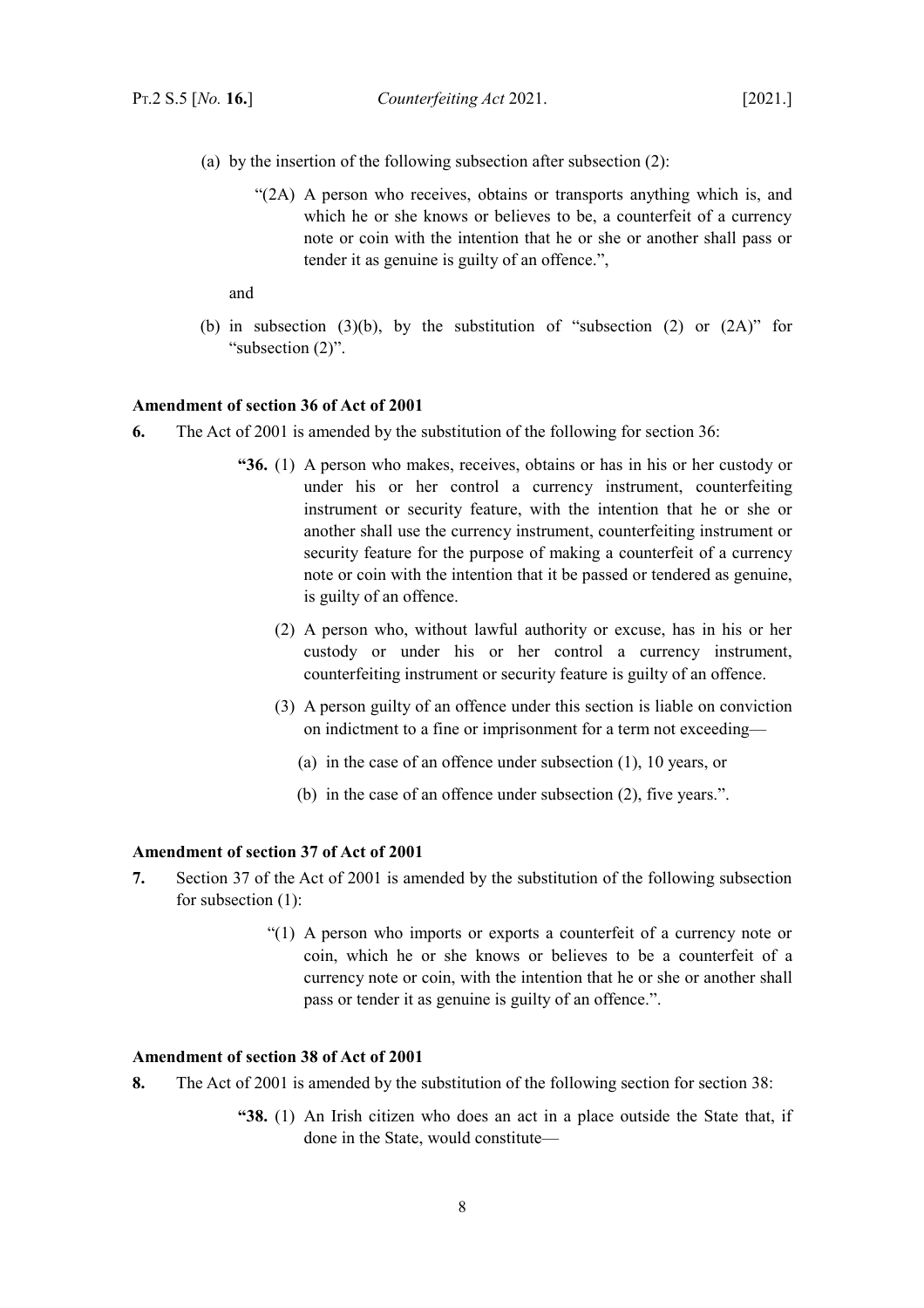- (a) an offence under section 33, 34, 35, 36, 37 or 38A, or
- (b) an offence of inciting, aiding and abetting, or attempting the commission of an offence referred to in paragraph (a),

is guilty of an offence.

- (2) Subject to subsection (4), a person other than an Irish citizen who does an act in a place outside the State that, if done in the State, would constitute—
	- (a) an offence under section 33, 34, 35, 36, 37 or 38A, or
	- (b) an offence of inciting, aiding and abetting, or attempting the commission of an offence referred to in paragraph (a),

is guilty of an offence.

- (3) A person guilty of an offence under subsection (1) or (2) is liable on conviction on indictment to the penalty to which he or she would have been liable if he or she had done the act that constitutes the offence in the State.
- (4) Subsection (2) shall apply where the counterfeit of a currency note or coin to which the act related was a counterfeit of a currency note denominated in euro or a coin denominated in euro or in cent.
- (5) Where a person is charged with an offence under subsection (2), no further proceedings in the matter (other than a remand in custody or on bail) may be taken except by, or with the consent of, the Director of Public Prosecutions.
- (6) The Director of Public Prosecutions may take proceedings for an offence under subsection (2) if satisfied that—
	- (a) a request for a person's surrender for the purpose of trying him or her for an offence in respect of the conduct concerned has been made by a state in relation to which Part II of the Extradition Act 1965 applies, and that request has been finally refused (whether as a result of a decision of a court or otherwise),
	- (b) a European arrest warrant has been received from an issuing state for the purpose of bringing proceedings against the person for an offence in respect of the conduct concerned, and a final determination has been made that the European arrest warrant should not be endorsed for execution in the State under the European Arrest Warrant Act 2003 or that the person should not be surrendered to the issuing state concerned, or
	- (c) a counterfeit of a currency note denominated in euro or a coin denominated in euro or in cent related to the offence has been detected in the State.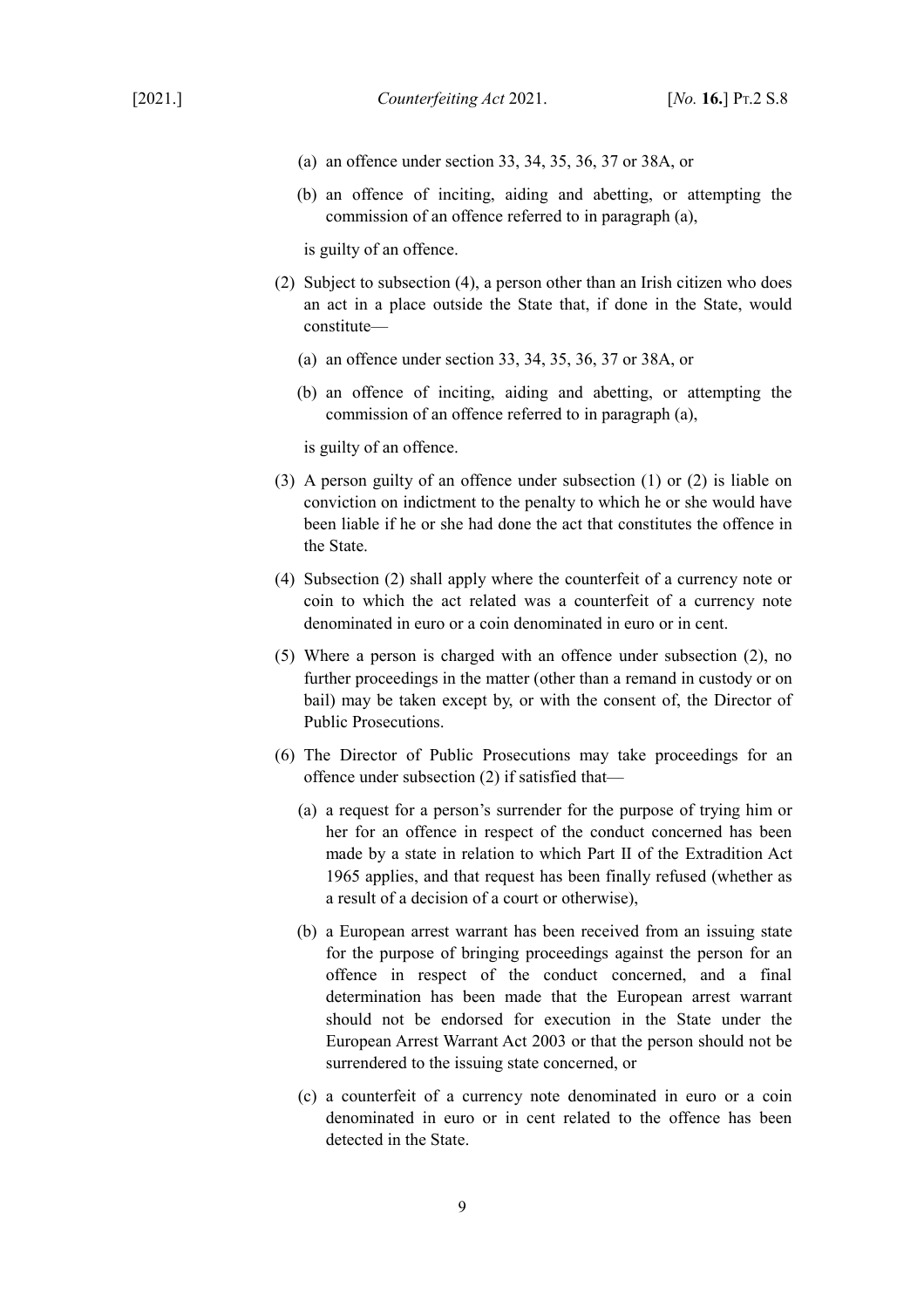(7) Proceedings for an offence under subsection (1) or (2) may be taken in any place in the State and the offence may for all incidental purposes be treated as having been committed in that place.".

# <span id="page-11-0"></span>**Liability for offences by body corporate, etc. (Part 5)**

**9.** The Act of 2001 is amended by the insertion of the following section after section 38:

### **"Liability for offences by body corporate, etc. (Part 5)**

- **38A.** (1) Where a relevant offence is committed for the benefit of a body corporate by a relevant person and the commission of the relevant offence is attributable to the failure, by a director, manager, secretary or other officer of the body corporate, or a person purporting to act in that capacity, to exercise, at the time of the commission of the relevant offence and in all the circumstances of the case, the requisite degree of supervision or control of the relevant person, the body corporate shall be guilty of an offence.
	- (2) In proceedings for an offence under subsection (1), it shall be a defence for a body corporate against which such proceedings are brought to prove that it took all reasonable steps and exercised all due diligence to avoid the commission of the offence.
	- (3) Where a relevant offence is committed by a body corporate and it is proved that the offence was committed with the consent or connivance, or was attributable to any wilful neglect, of a person who was a director, manager, secretary or other officer of the body corporate, or a person purporting to act in that capacity, that person shall, as well as the body corporate, be guilty of an offence and shall be liable to be proceeded against and punished as if he or she were guilty of the first-mentioned offence.
	- (4) Where the affairs of a body corporate are managed by its members, subsection (3) shall apply in relation to the acts and defaults of a member in connection with his or her functions of management as if he or she were a director or manager of the body corporate.
	- (5) Subsection  $(1)$ 
		- (a) is without prejudice to the other circumstances, under the general law, whereby acts of a natural person are attributed to a body corporate resulting in criminal liability of that body corporate for those acts, and
		- (b) does not exclude criminal proceedings against natural persons who are involved as perpetrators, inciters or accessories in an offence referred to in that subsection.
	- (6) A person guilty of an offence under subsection (1) is liable on conviction on indictment to a fine.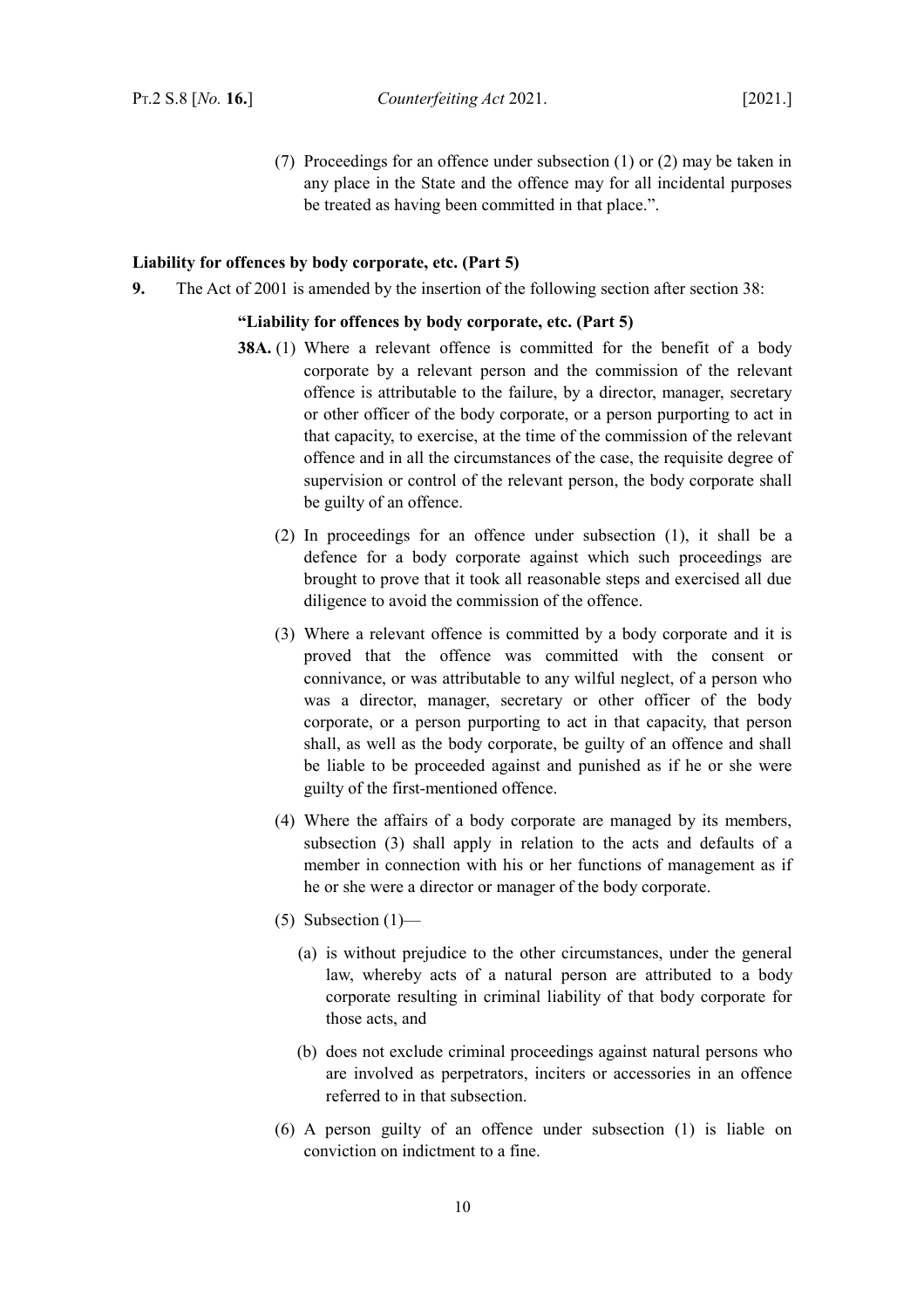(7) In this section—

'relevant person', in relation to a body corporate, means—

- (a) a director, manager, secretary or other officer of the body corporate, or a person purporting to act in that capacity, or
- (b) an employee, subsidiary or agent of the body corporate;

'relevant offence' means an offence—

- (a) under section 33, 34, 35, 36 or 37, or
- (b) of inciting, aiding and abetting, or attempting the commission of an offence referred to in paragraph (a);

'subsidiary', in relation to a body corporate, has the same meaning as it has in the Companies Act 2014.".

### <span id="page-12-0"></span>**Amendment of section 39 of Act of 2001**

- **10.** Section 39 of the Act of 2001 is amended—
	- (a) in subsection  $(1)$ 
		- (i) by the substitution of the following definition for the definition of "designated body":
			- " 'designated body' means—
			- (a) a credit institution,
			- (b) within the limits of its payment activity, a payment service provider,
			- (c) An Post, and
			- (d) any other person engaged in the processing and distribution to the public of currency notes or coins, or both, including—
				- (i) a person whose activity consists of exchanging currency notes and coins of different currencies, including a person or body authorised under the Central Bank Act 1997 to carry on bureau de change business,
				- (ii) a transporter of funds, and
				- (iii) a person who is engaged on a secondary basis in the processing and distribution to the public of currency notes via automated teller machines (ATMs), within the limit of that secondary basis;",

and

(ii) by the insertion of the following definitions: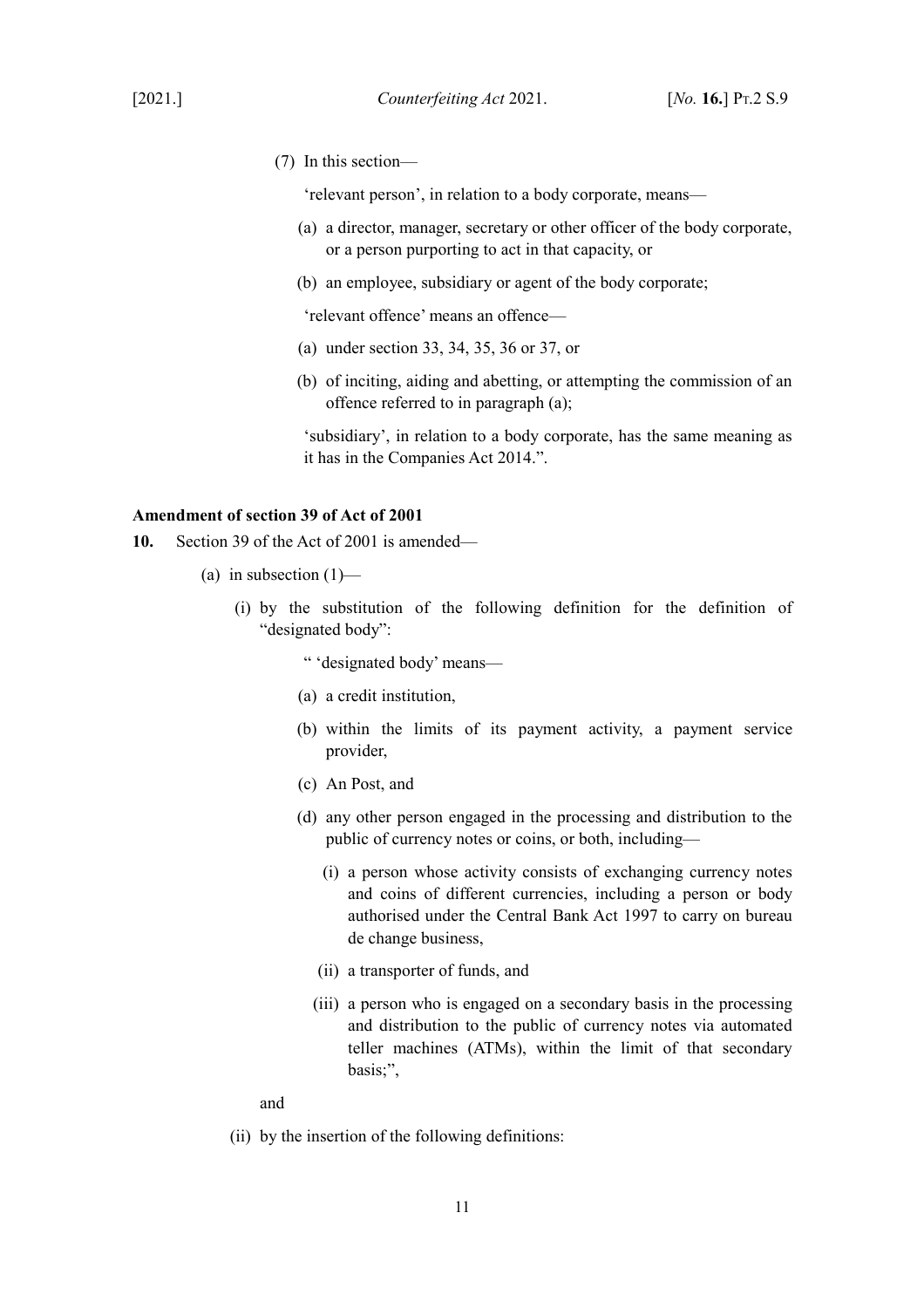" 'credit institution' means a credit institution as defined in point (1) of Article 4(1) of Regulation (EU) No. 575/2013<sup>[8](#page-13-5)</sup> of the European Parliament and of the Council of 26 June 2013 on prudential requirements for credit institutions and investment firms and amending Regulation (EU) No. 648/2012;

'transporter of funds' has the same meaning as it has in Regulation (EC) No. 1338/2001 of 28 June 2001 laying down measures necessary for the protection of the euro against counterfeiting, as amended by Council Regulation (EC) No. 44/2009 of 18 December 2008;

'payment service provider' means a person referred to in Regulation 6(1) of the European Union (Payment Services) Regulations 2018 (S.I. No. 6 of 2018);",

- (b) by the insertion of the following subsection after subsection (1):
	- "(1A) A reference in this section to a note or coin does not include a reference to a note or coin that is denominated, or purports to be denominated, in euro or in cent.",

and

(c) by the deletion of subsection (8).

### <span id="page-13-3"></span>**Amendment of section 58 of Act of 2001**

**11.** Section 58(1) (as amended by section 7 of the Criminal Justice (Theft and Fraud Offences) (Amendment) Act 2021) of the Act of 2001 is amended, in paragraph (a), by the substitution of "(other than Part 5 or 6)" for "(other than Part 6)".

### <span id="page-13-4"></span><span id="page-13-2"></span>PART 3

<span id="page-13-1"></span>OBLIGATIONS OF RELEVANT PERSONS IN RESPECT OF ENSURING AUTHENTICITY AND FITNESS OF EURO BANKNOTES AND COINS

# <span id="page-13-0"></span>**Definitions (***Part [3](#page-13-4)***)**

**12.** (1) In this Part—

"Central Bank" means the Central Bank of Ireland;

"credit institution" means a credit institution as defined in point (1) of Article 4(1) of Regulation (EU) No. 575/2013 of the European Parliament and of the Council of 26 June 2013 on prudential requirements for credit institutions and investment firms and amending Regulation (EU) No. 648/2012;

"Euro Banknote Decision" means Decision ECB/2010/14 of the European Central Bank of 16 September 2010 on the authenticity and fitness checking and recirculation

<span id="page-13-5"></span><sup>8</sup> OJ No. L 176, 27.06.2013, p.1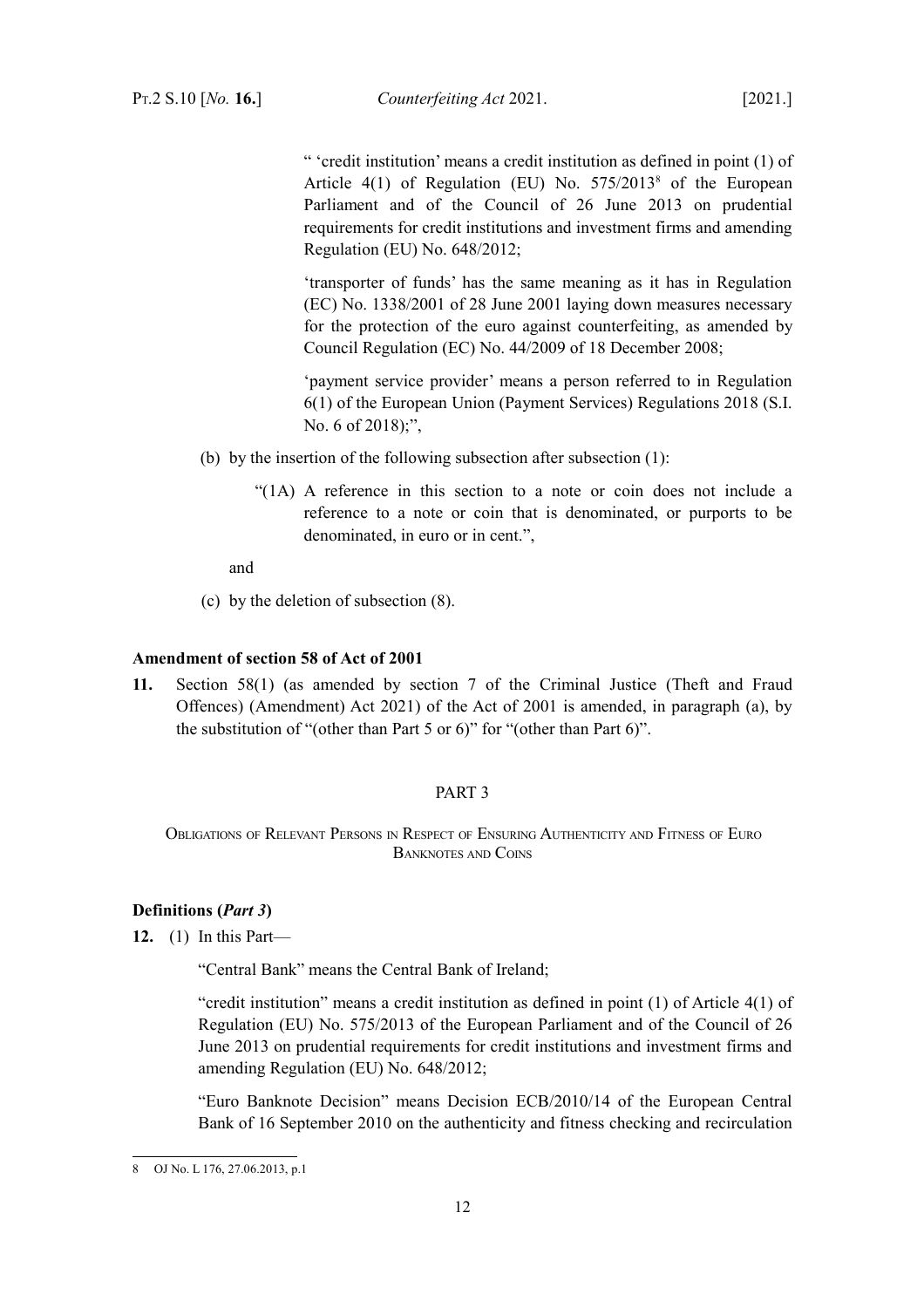[2021.] *Counterfeiting Act* 2021. [*No.* **16.**] PT.3 S.12

of euro banknotes, as amended by Decision ECB/2012/19 of 7 September 2012 and by Decision ECB/2019/2195 of 5 December 2019;

"Euro Coin Regulation" means Regulation (EU) No. 1210/2010 of the European Parliament and of the Council of 15 December 2010 concerning authentication of euro coins and handling of euro coins unfit for circulation;

"Euro Counterfeiting Regulation" means Regulation (EC) No. 1338/2001 of 28 June 2001 laying down measures necessary for the protection of the euro against counterfeiting, as amended by Council Regulation (EC) No. 44/2009 of 18 December 2008;

"payment service provider" means a person referred to in Regulation 6(1) of the European Union (Payment Services) Regulations 2018 (S.I. No. 6 of 2018);

"relevant person" means—

- (a) a credit institution,
- (b) within the limits of its payment activity, a payment service provider,
- (c) An Post, and
- (d) any other person engaged in the processing and distribution to the public of notes or coins, or both, including—
	- (i) a person whose activity consists of exchanging notes and coins of different currencies, including a person or body authorised under the Central Bank Act 1997 to carry on bureau de change business,
	- (ii) a transporter of funds, and
	- (iii) a person who is engaged on a secondary basis in the processing and distribution to the public of notes via automated teller machines (ATMs), within the limit of that secondary basis.
- (2) A word or expression used in this Part that is also used in the Euro Banknote Decision, the Euro Coin Regulation or the Euro Counterfeiting Regulation has, unless the contrary intention appears, the same meaning in this Part as it has in the Euro Banknote Decision, the Euro Coin Regulation or the Euro Counterfeiting Regulation as the case may be.

#### <span id="page-14-0"></span>**Functions and powers of the Central Bank**

- <span id="page-14-3"></span><span id="page-14-2"></span><span id="page-14-1"></span>**13.** (1) The Central Bank shall monitor, and take all necessary measures to ensure, compliance by relevant persons with their obligations under—
	- (a) the Euro Banknote Decision,
	- (b) the Euro Coin Regulation, and
	- (c) the Euro Counterfeiting Regulation.
	- (2) Without prejudice to the generality of *subsection [\(1\)](#page-14-1)*, the Central Bank may verify—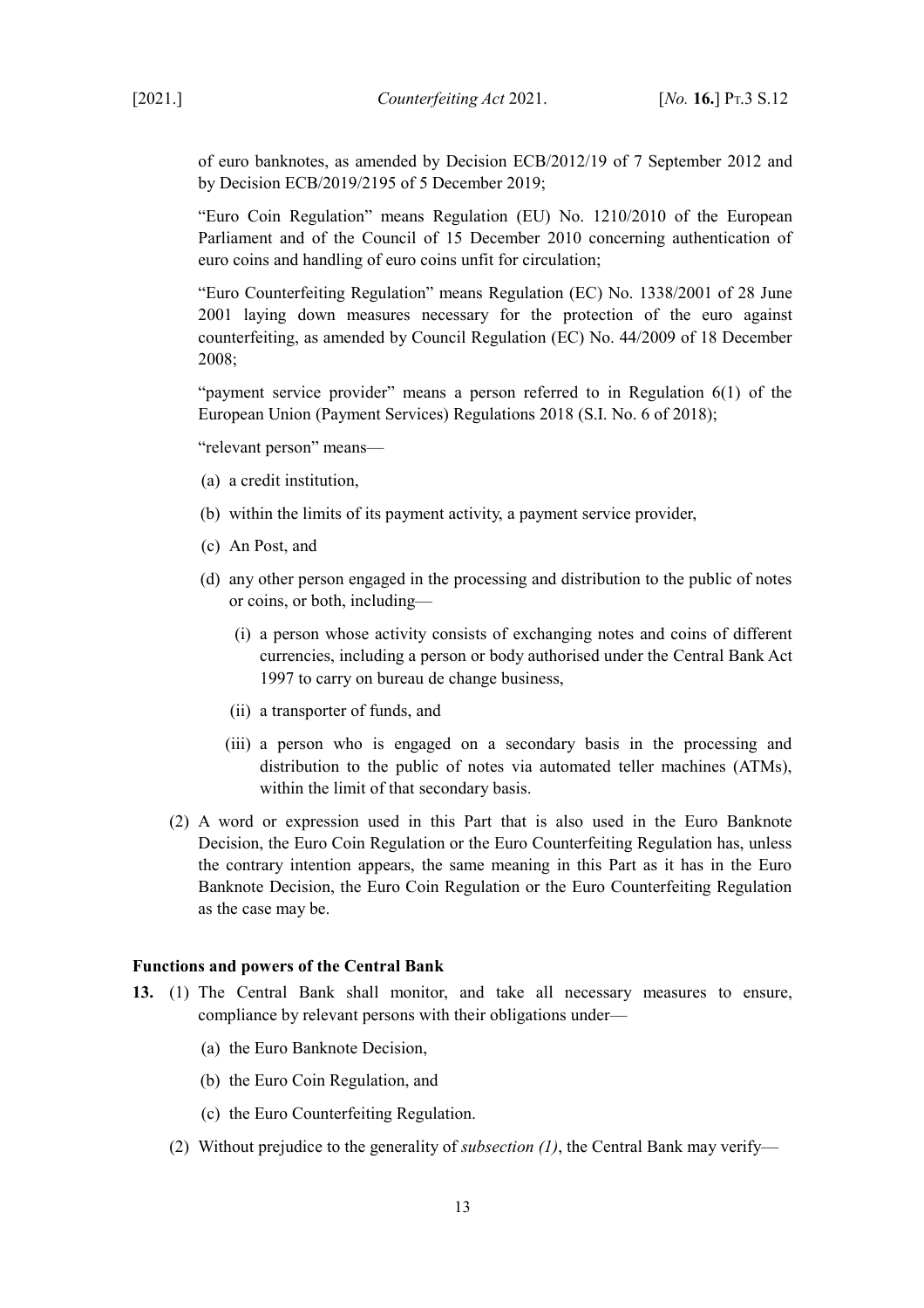- (a) the procedures governing the operation and control by relevant persons of banknote and coin processing machines, and
- (b) the treatment of, and any manual authenticity and fitness checking of, euro notes and euro coins by relevant persons.
- <span id="page-15-4"></span>(3) The Central Bank shall perform—
	- (a) the controls referred to in Article 6, and
	- (b) the functions referred to in Articles 8, 9, 11 and 12,

of the Euro Coin Regulation.

### <span id="page-15-1"></span>**Central Bank may impose requirement on relevant person**

- **14.** (1) The Central Bank may impose a requirement on a relevant person:
	- (a) where Article 6.7 of the Euro Coin Regulation applies in relation to the relevant person, to take such measures, within such time limit, as are specified in the requirement and as the Central Bank considers necessary to ensure that the noncompliance by the relevant person with the Regulation is rectified promptly;
	- (b) to comply with a condition of a permission granted by the Central Bank under Article 7.1 of the Euro Banknote Decision;
	- (c) where Article 10.3 of the Euro Banknote Decision applies in relation to the relevant person—
		- (i) to adopt such corrective measures, within such time limit, as are specified in the requirement and as the Central Bank considers necessary to ensure that the non-compliance by the relevant person with the provisions concerned of the Decision is rectified promptly, or
		- (ii) prohibiting the relevant person from recirculating the euro banknote denomination of the series concerned.
	- (2) Where a relevant person is the subject of a requirement by the Eurosystem under Article 8.4 of the Euro Banknote Decision, the requirement shall be deemed to be a requirement of the Central Bank imposed on the relevant person under this section, and this Part shall apply accordingly.

#### <span id="page-15-0"></span>**Regulations (***Part [3](#page-13-4)***)**

- <span id="page-15-3"></span><span id="page-15-2"></span>**15.** (1) The Central Bank, after consultation with the Minister for Finance, may by regulation provide for the following:
	- (a) the designation of a relevant person for the purposes of *section [24](#page-23-1)[\(9\)](#page-24-2)*;
	- (b) the manner in which, and the time limit within which, a relevant person shall hand over to the Central Bank banknotes to which Article 5 of the Euro Banknote Decision applies;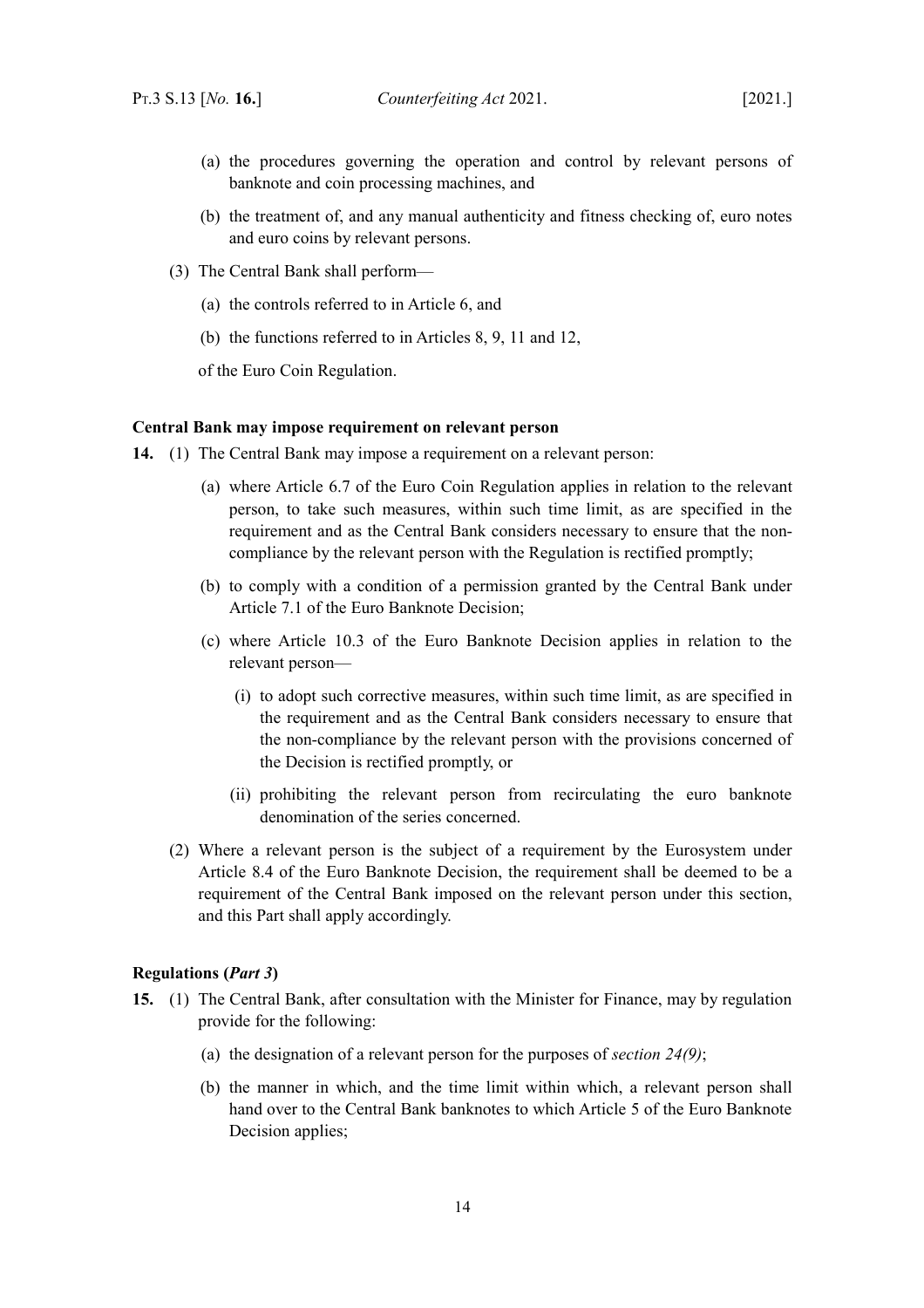- <span id="page-16-2"></span>(c) the standards (being stricter standards than those provided for in the Euro Banknote Decision) according to which manual fitness checking and automated fitness checking, or both, of euro banknotes of a particular denomination or series is to be carried out;
- (d) the manner in which, and the time limit within which, a relevant person shall hand over to the Central Bank unfit banknotes.
- (2) The Central Bank, after consultation with the Minister for Finance, shall make regulations under *subsection [\(1\)](#page-15-2)[\(c\)](#page-16-2)* only where it—
	- (a) is satisfied that the making of such regulations is justified, including having regard to the quality of the euro banknotes in circulation in the State, in order to protect the integrity of euro banknotes and to enable the proper detection of counterfeits, and
	- (b) has, prior to the making of the regulations, informed the European Central Bank of its intention to do so.
- (3) The Central Bank shall cause regulations under *subsection [\(1\)](#page-15-2)[\(c\)](#page-16-2)* to be published on its website as soon as is practicable after they are made.
- (4) Regulations made under this section may contain any incidental, supplementary and consequential provisions that appear to the Central Bank to be necessary or expedient for the purposes of the regulations.
- (5) Every regulation made under this section shall be laid before each House of the Oireachtas as soon as may be after it is made and, if a resolution annulling the regulation is passed by either such House within the next 21 days on which that House has sat after the regulation is laid before it, the regulation shall be annulled accordingly, but without prejudice to the validity of anything previously done under the regulation.

### <span id="page-16-0"></span>**Power of Central Bank to require information, records, plans, etc.**

- <span id="page-16-1"></span>**16.** (1) Where it is necessary to do so for the purpose of the performance of the Central Bank's functions under this Part, the Central Bank may, by notice in writing given to a relevant person, require the relevant person to—
	- (a) provide to the Central Bank—
		- (i) the information specified in the notice, or
		- (ii) the records so specified,
		- or
	- (b) to prepare and provide to the Central Bank the documents so specified.
	- (2) A relevant person on whom a requirement is imposed under *subsection [\(1\)](#page-16-1)* shall comply with the requirement—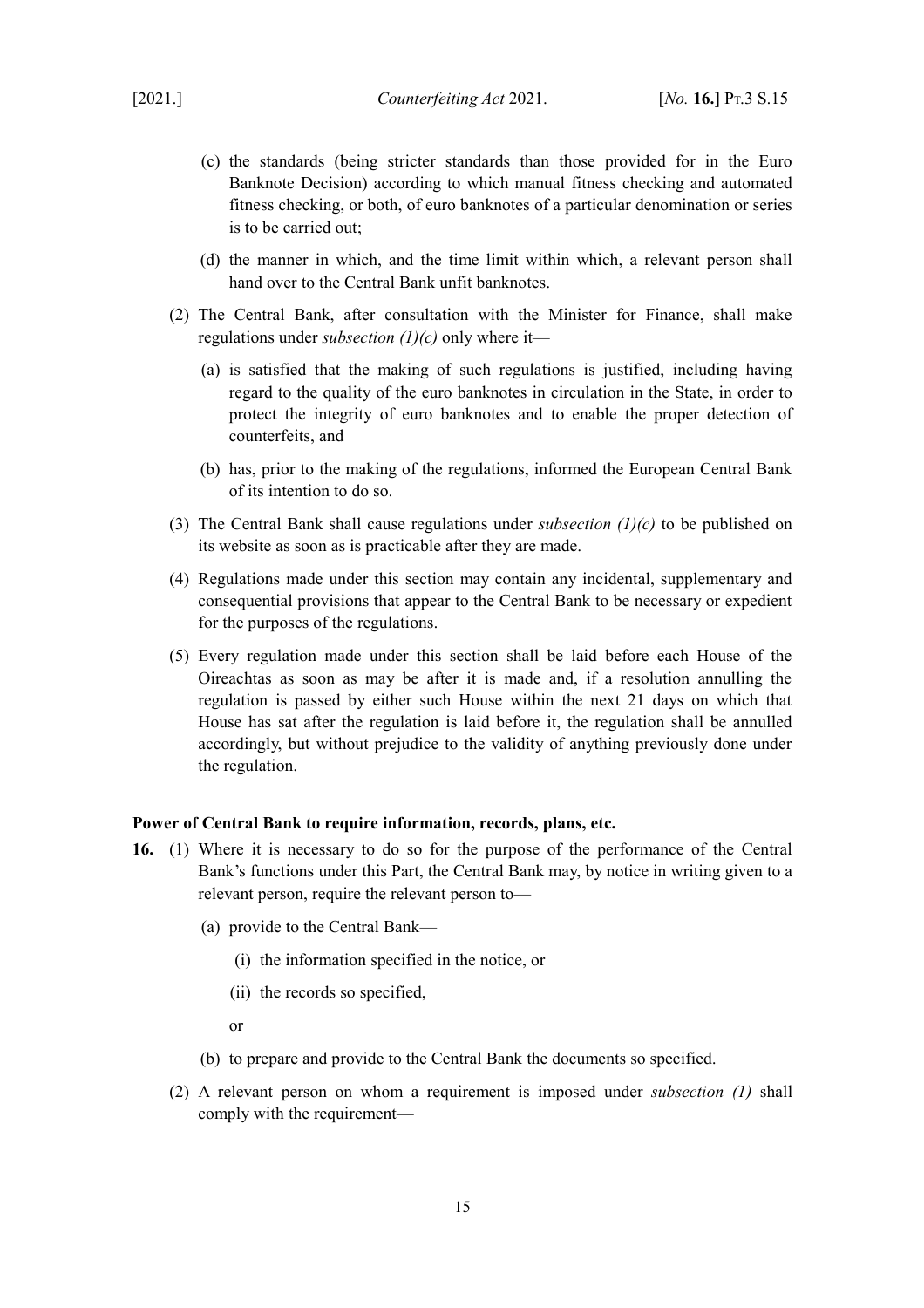- (a) at such time or times, or within such period, as may be specified in the notice or in a further notice given by the Central Bank, and
- (b) at such place as may be so specified.
- (3) The Central Bank may require that information, records or other documents provided in compliance with a requirement under *subsection [\(1\)](#page-16-1)* be certified or attested as to their authenticity or correctness in such manner as the Central Bank may reasonably require, including by statutory declaration.
- (4) The Central Bank may take copies of, or extracts from, any records or other documents provided in compliance with a requirement under *subsection [\(1\)](#page-16-1)*.
- (5) This section does not limit any other power of the Central Bank to require the provision of information or records or the preparation and provision of documents.
- (6) The Central Bank may require that information, records or other documents provided in response to a requirement under *subsection [\(1\)](#page-16-1)* be provided in such form and manner as the Central Bank may reasonably require.
- (7) A person who fails to provide any information, records or other documents in the form reasonably required by the Central Bank shall be treated as not having provided it or them in compliance with the requirement.

#### <span id="page-17-0"></span>**Appointment of authorised officers**

- <span id="page-17-1"></span>**17.** (1) Where it is necessary to do so for the purpose of the performance by it of its functions under *section [13](#page-14-2)*, the Central Bank may appoint any of its officers or employees or other suitably qualified persons to be authorised officers and to exercise any of the powers conferred by this Part.
	- (2) The Central Bank may revoke any appointment made by it under *subsection [\(1\)](#page-17-1)*.
	- (3) An appointment or revocation under this section shall be in writing.
	- (4) A person's appointment by the Central Bank as an authorised officer ceases on the earliest of—
		- (a) the revocation by the Central Bank of the appointment,
		- (b) in a case where the appointment is for a specified period, the expiration of the period,
		- (c) the person's resignation from the appointment, and
		- (d) in the case where the person is an officer or employee of the Central Bank—
			- (i) the resignation of the person as an officer or employee of the Central Bank, or
			- (ii) the termination of the person's employment with the Central Bank, or when the person's term of office ceases, for any reason.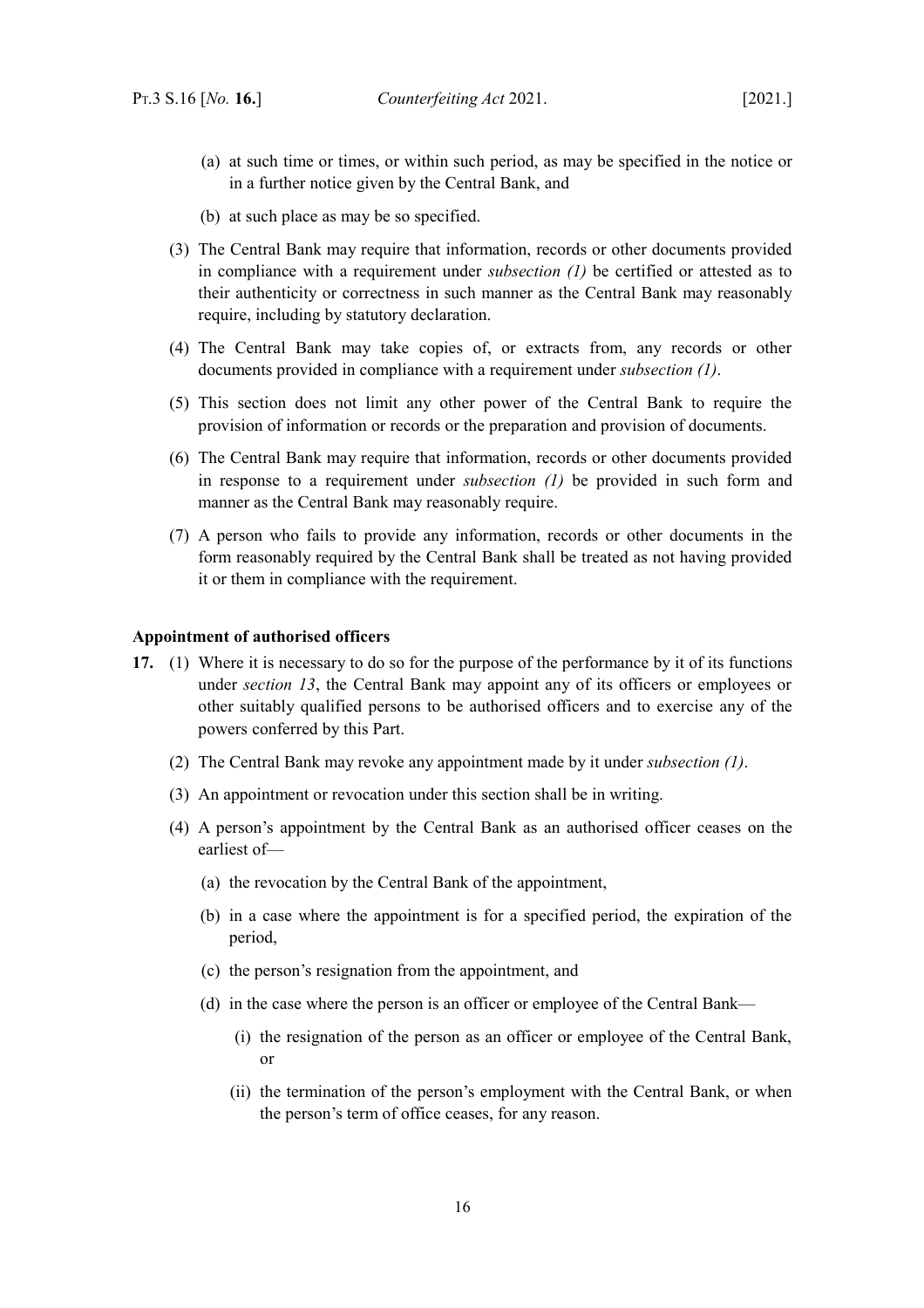- (5) Whenever requested to do so by the Central Bank, an authorised officer shall give to the Central Bank a report on the exercise by him or her of all or any of the powers conferred on an authorised officer by this Part.
- (6) In this section, "suitably qualified person" means any person (other than an officer or employee of the Central Bank) who, in the opinion of the Central Bank, has the qualifications and experience necessary to exercise the powers conferred on an authorised officer by this Part.

### <span id="page-18-0"></span>**Warrant of appointment**

**18.** Every authorised officer appointed by the Central Bank shall be furnished with a warrant of his or her appointment, and when exercising a power conferred by this Part shall produce such warrant or a copy of it, together with a form of personal identification, for inspection if requested to do so by a person affected by the exercise of the power.

### <span id="page-18-2"></span>**Power of authorised officer to enter premises**

- <span id="page-18-3"></span>**19.** (1) Subject to *subsection [\(2\)](#page-18-4)*, an authorised officer may, for the purpose of the performance by the Central Bank of its functions under *section [13](#page-14-2)*, at all reasonable times enter any premises—
	- (a) which the authorised officer has reasonable grounds to believe are or have been used for, or in relation to, the business of a relevant person, or
	- (b) at, on or in which the authorised officer has reasonable grounds to believe that records relating to the business of a relevant person are kept.
	- (2) An authorised officer shall not enter a dwelling, otherwise than—
		- (a) with the consent of the occupier, or
		- (b) pursuant to a warrant under *section [21](#page-21-2)*.
	- (3) In this Part, "premises" includes vessel, aircraft, vehicle and any other means of transport, as well as land and any other fixed or moveable structure.

### <span id="page-18-4"></span><span id="page-18-1"></span>**Powers of authorised officer**

- <span id="page-18-6"></span><span id="page-18-5"></span>**20.** (1) An authorised officer may, for the purpose of the performance by the Central Bank of its functions under *section [13](#page-14-2)*, do any one or more of the following:
	- (a) search and inspect premises entered under *section [19](#page-18-3)* or pursuant to a warrant under *section [21](#page-21-2)*;
	- (b) require a relevant person who apparently has control of, or access to, records, to provide the records;
	- (c) summon, at any reasonable time, a relevant person—
		- (i) to give to the authorised officer such information as the authorised officer may reasonably require,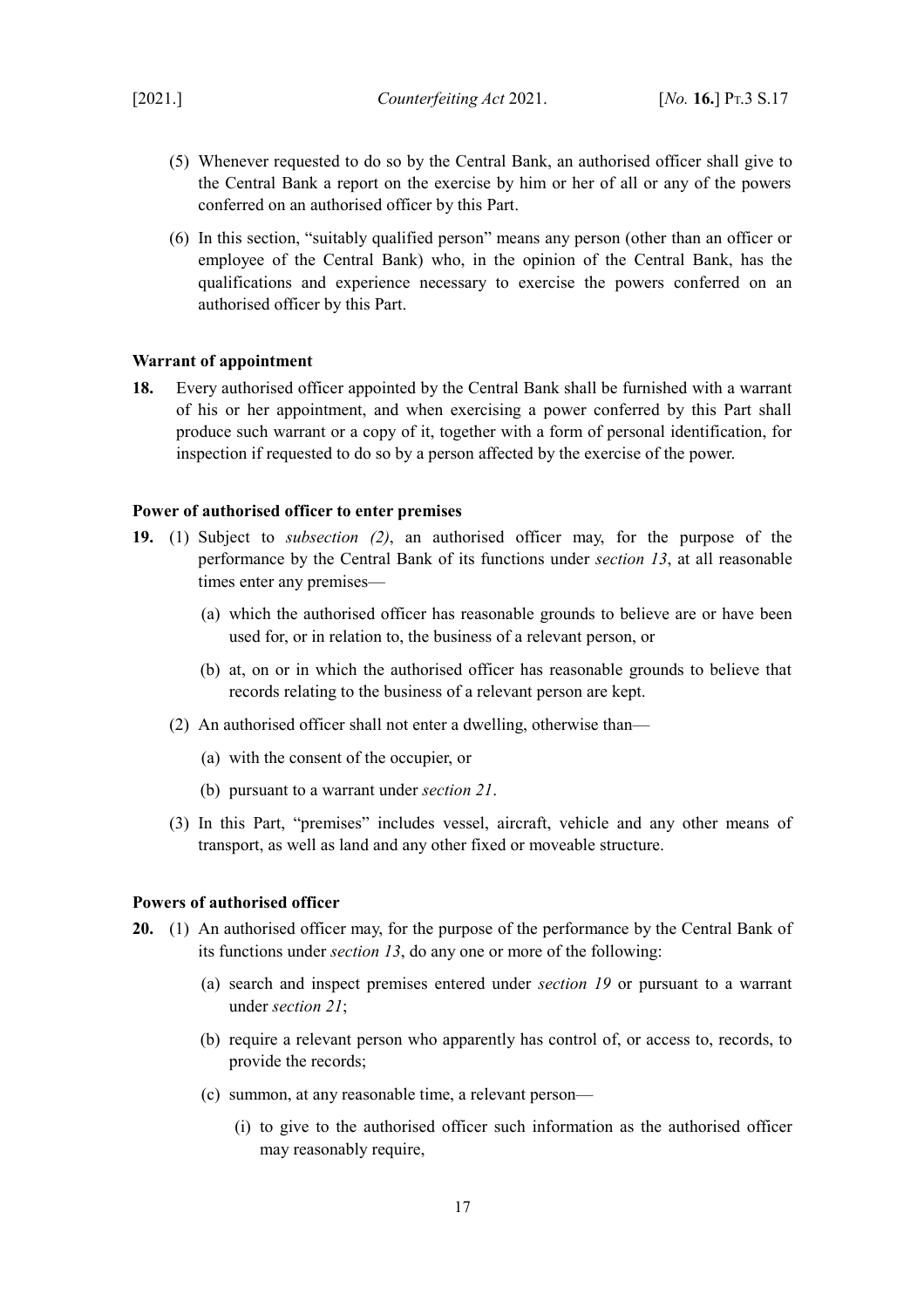- (ii) to provide to the authorised officer any records which the person has control of, or access to, and which the authorised officer may reasonably require, or
- (iii) to provide an explanation of a decision, course of action, system or practice or the nature or content of any records provided under this section;
- (d) inspect records so provided or found in the course of searching and inspecting premises;
- (e) take copies of or extracts from records so provided or found;
- (f) subject to *subsection [\(3\)](#page-20-0)*, take and retain records so provided or found for the period reasonably required for further examination;
- <span id="page-19-1"></span>(g) secure, for later inspection, any records so provided or found and any data equipment, including any computer, in which those records may be held;
- <span id="page-19-0"></span>(h) secure, for later inspection, premises entered under *section [19](#page-18-3)* or pursuant to a warrant under *section [21](#page-21-2)*, or any part of such premises, for such period as may reasonably be necessary for the purposes of the exercise of his or her powers under this Part, but only if the authorised officer considers it necessary to do so in order to preserve for inspection records that he or she reasonably believes may be kept there;
- (i) require a relevant person to answer questions and to make a declaration of the truth of the answers to those questions;
- (j) require a relevant person to provide an explanation of a decision, course of action, system or practice or the nature or content of any records;
- (k) require a relevant person to provide a report on any matter about which the authorised officer reasonably believes the person has relevant information;
- (l) if a relevant person who is required to provide a particular record is unable to provide it, require the person to state, to the best of that person's knowledge and belief, where the record is located or from whom it may be obtained;
- (m) require that any information given to an authorised officer under this Part to be certified as accurate and complete by such person or persons and in such manner as the Central Bank or the authorised officer may require;
- (n) conduct such inspections of and checks on banknote handling machines and coin processing machines at the premises as the authorised officer considers necessary to ensure compliance with the instruments referred to in *section [13](#page-14-2)[\(1\)](#page-14-1)*;
- (o) remove samples of processed euro notes and euro coins from the premises for further checking.
- (2) Where records are not in legible form, an authorised officer, in the exercise of any of his or her powers under this Part, may—
	- (a) operate any data equipment, including any computer, or cause any such data equipment or computer to be operated by a person accompanying the authorised officer, and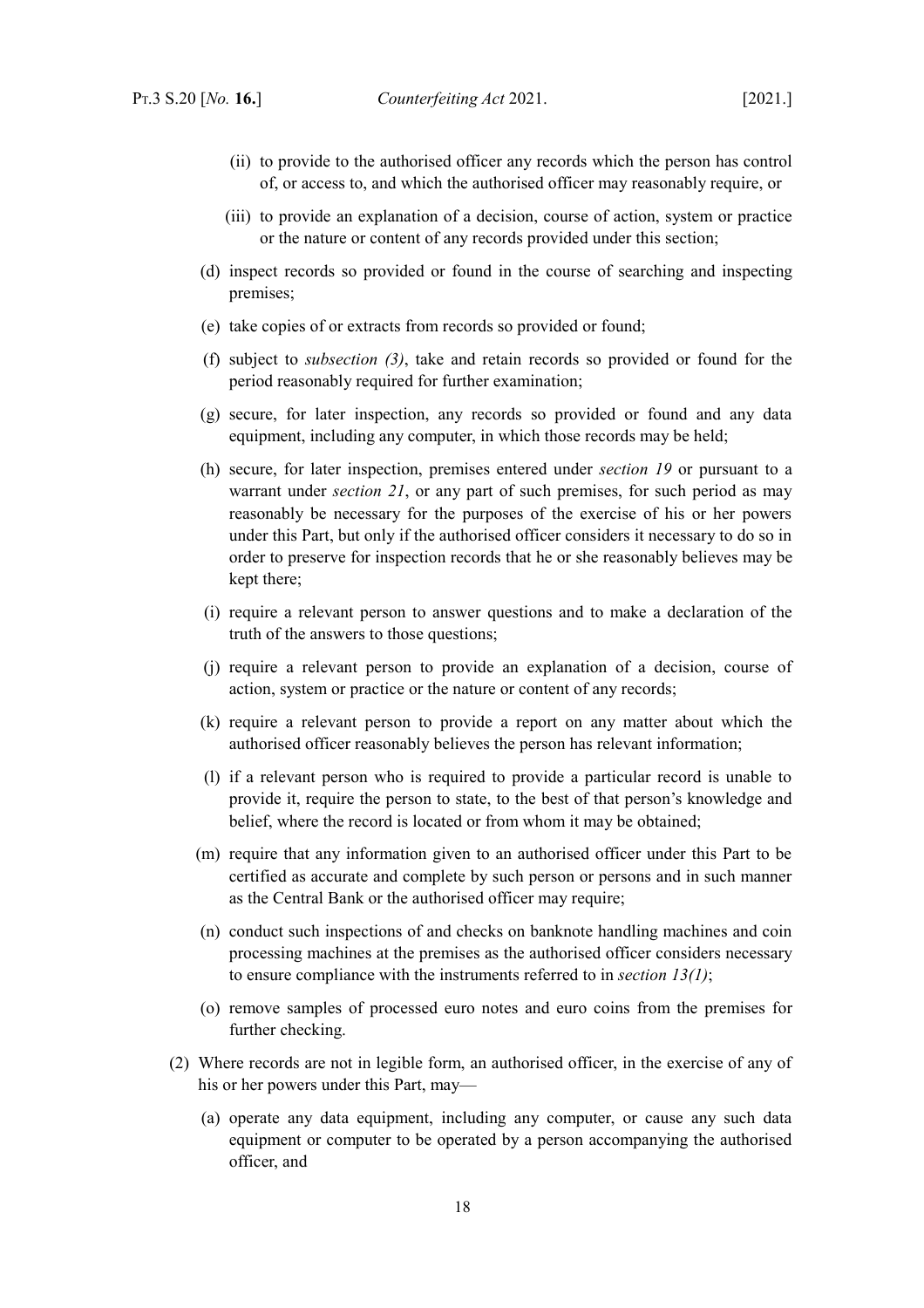- (b) require any person who appears to the authorised officer to be in a position to facilitate access to the records stored in any data equipment or computer or which can be accessed by the use of that data equipment or computer to give the authorised officer all reasonable assistance in relation to the operation of the data equipment or computer or access to the records stored in it, including—
	- (i) providing the records to the authorised officer in a form in which they can be taken and in which they are, or can be made, legible and comprehensible,
	- (ii) giving to the authorised officer any password necessary to make the records concerned legible and comprehensible, or
	- (iii) otherwise enabling the authorised officer to examine the records in a form in which they are legible and comprehensible.
- <span id="page-20-0"></span>(3) Where the Central Bank or an authorised officer proposes to retain, pursuant to this section, any records taken by the authorised officer under *subsection [\(1\)](#page-18-5)* for a period longer than 14 days after the date on which the records are taken, the Central Bank or the authorised officer shall, before the end of that period of 14 days, or such longer period as the person concerned may agree, furnish, on request, a copy of the records to the person who it appears to the Central Bank or the authorised officer, but for the exercise of the powers under this section, is entitled to possession of it.
- (4) A relevant person shall give to an authorised officer such assistance as the authorised officer may reasonably require and make available to the authorised officer such reasonable facilities as are necessary for the authorised officer to exercise his or her powers under this Part including such facilities for inspecting and taking copies of any records as the authorised officer reasonably requires.
- (5) Subject to any warrant issued under *section [21](#page-21-2)*, an authorised officer may be accompanied, and assisted in the exercise of the officer's powers under this Part, by such other authorised officers, members of the Garda Síochána or other persons as the authorised officer reasonably considers appropriate.
- (6) An authorised officer may require a person to provide him or her with his or her name and address where—
	- (a) the authorised officer has reasonable grounds for believing that the person—
		- (i) is committing or has committed an offence under *section [24](#page-23-1)* or *[26](#page-24-3)*, or
		- (ii) has deliberately concealed or destroyed evidence, or is deliberately concealing or destroying evidence, or is likely to deliberately conceal or destroy evidence, of such an offence,
		- or
	- (b) the authorised officer has reasonable grounds for requiring such information for the purpose of applying for a warrant under *section [21](#page-21-2)*.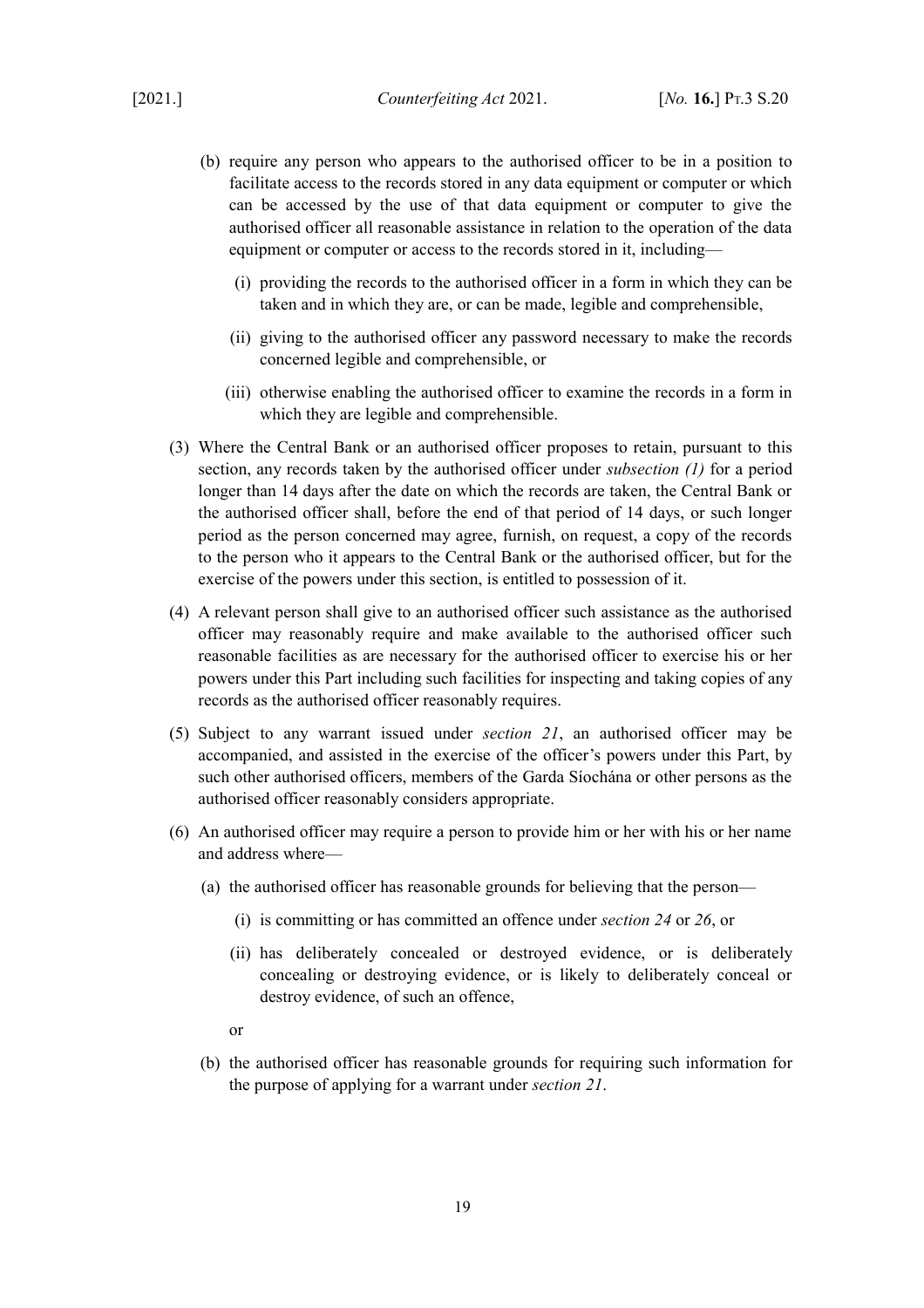### <span id="page-21-1"></span>**Warrant required to enter premises**

- <span id="page-21-5"></span><span id="page-21-3"></span><span id="page-21-2"></span>**21.** (1) Without prejudice to the powers conferred on an authorised officer by or under any other provision of this Part, if a judge of the District Court is satisfied on the sworn information of the authorised officer that there are reasonable grounds for believing that records are to be found on, at or in any premises, the judge may issue a warrant authorising an authorised officer accompanied by such other authorised officers or members of the Garda Síochána as may be necessary, at any time or times within the period of validity of the warrant, on production, if so requested, of the warrant—
	- (a) to enter the premises specified in the warrant, if need be by reasonable force, and
	- (b) to exercise the powers conferred on authorised officers by this Part or such of those powers as are specified in the warrant.
	- (2) The period of validity of a warrant shall be one month from its date of issue but that period of validity may be extended in accordance with *subsection [\(3\)](#page-21-5)* and *[\(4\)](#page-21-4)*.
	- (3) The authorised officer may, during the period of validity of a warrant (including such period as previously extended under *subsection [\(4\)](#page-21-4)*), apply to a judge of the District Court for an order extending the period of validity of the warrant and such an application shall be grounded upon information on oath laid by the authorised officer stating, by reference to the purpose or purposes for which the warrant was issued, the reasons why the authorised officer considers the extension to be necessary.
	- (4) If the judge of the District Court is satisfied that there are reasonable grounds for believing, having regard to that information so laid, that further time is needed so that the purpose or purposes for which the warrant was issued can be fulfilled, the judge may make an order extending the period of validity of the warrant by such period as, in the opinion of the judge, is appropriate and just; and where such an order is made, the judge shall cause the warrant to be suitably endorsed to indicate its extended period of validity.
	- (5) Nothing in the preceding subsections prevents a judge of the District Court from issuing, on foot of a fresh application made under *subsection [\(1\)](#page-21-3)*, a further search warrant under this section in relation to the same premises.

# <span id="page-21-4"></span><span id="page-21-0"></span>**Provision of information, record or other document not to be treated as breach or to affect lien**

- **22.** (1) The provision to the Central Bank or an authorised officer of any information, record or other document by a person under this Part shall not be treated, for any purpose, as a breach of any restriction under any enactment or rule of law on provision by the person or any other person on whose behalf the information, record or other document is provided.
	- (2) Where a person required under this Part to provide a record or other document claims a lien on it, the provision of it shall be without prejudice to the lien.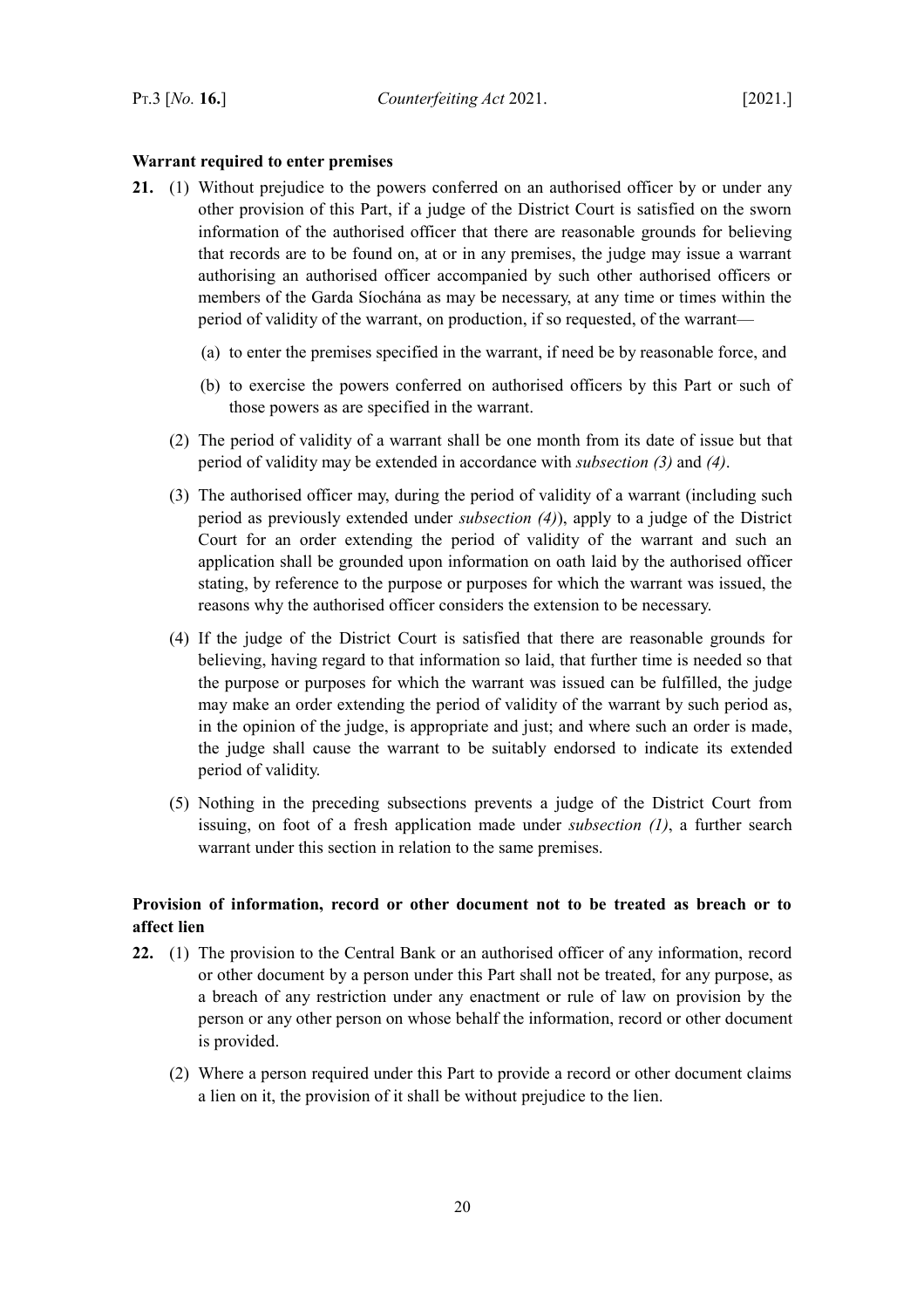# <span id="page-22-0"></span>**Privileged legal material**

**23.** (1) In this section—

"Court" means the High Court;

"privileged legal material" means information which, in the opinion of the High Court, a person is entitled to refuse to produce on the grounds of legal professional privilege.

- <span id="page-22-1"></span>(2) If a person refuses to produce information or give access to it, pursuant to a requirement under this Part, on the grounds that the information contains privileged legal material, the Central Bank may, at any time within six months (or such longer period as the Court may allow) of the date of such refusal, apply to the Court for a determination as to whether the information, or any part of the information, is privileged legal material where—
	- (a) in relation to the information concerned—
		- (i) the Central Bank has reasonable grounds for believing that it is not privileged legal material, or
		- (ii) due to the manner or extent to which such information is presented together with any other information, it is impossible or impractical to extract only such information,

and

- (b) the Central Bank has reasonable grounds to suspect that the information contains evidence relating to the commission of an offence under this Part.
- <span id="page-22-2"></span>(3) A person who refuses to produce information or give access to it, pursuant to a requirement under this Part, on the grounds that the information contains privileged legal material shall preserve the information and keep it in a safe and secure place and manner pending the determination of an application under *subsection [\(2\)](#page-22-1)* and shall, if the information is so determined not to be privileged legal material, produce it in accordance with such order as the Court considers appropriate.
- (4) A person shall be considered to have complied with the requirement under *subsection [\(3\)](#page-22-2)* to preserve information, where the person has complied with such requirements as may be imposed by an authorised officer under *paragraph [\(g\)](#page-19-1)* or *[\(h\)](#page-19-0)* of *section [20](#page-18-6)[\(1\)](#page-18-5)*.
- (5) Where an application is made by the Central Bank under *subsection [\(2\)](#page-22-1)*, the Court may give such interim or interlocutory directions as the Court considers appropriate including, without prejudice to the generality of the foregoing, directions as to the appointment of a person with suitable legal qualifications possessing the level of experience, and the independence from any interest falling to be determined between the parties concerned, that the Court considers to be appropriate for the purpose of—
	- (a) examining the information, and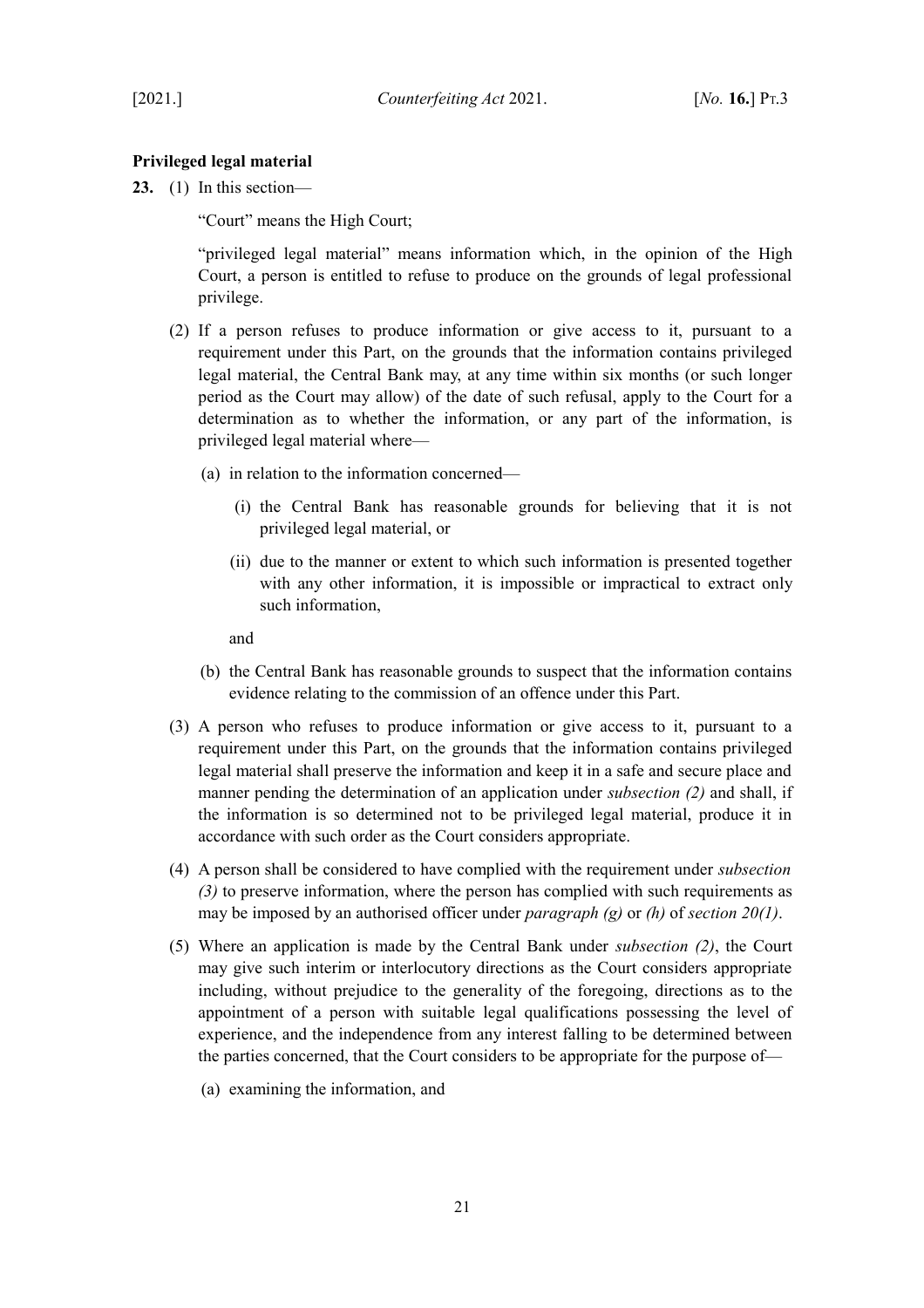(6) An application under *subsection [\(2\)](#page-22-1)* shall be by motion and may, if the Court so directs, be heard otherwise than in public.

### <span id="page-23-0"></span>**Obligations of relevant persons**

- <span id="page-23-5"></span><span id="page-23-4"></span><span id="page-23-3"></span><span id="page-23-2"></span><span id="page-23-1"></span>**24.** (1) A relevant person shall be guilty of an offence where he or she fails to comply with—
	- (a) Article 6.1 of the Euro Counterfeiting Regulation, or
	- (b) Article 3.1, 3.2 or 4.1 of the Euro Coin Regulation.
	- (2) A relevant person who gives an assurance referred to in Article 6.2 of the Euro Coin Regulation that is false or misleading shall be guilty of an offence.
	- (3) Subject to *subsection [\(9\)](#page-24-2)*, a relevant person shall check euro banknotes for authenticity and fitness in accordance with the procedures laid down in—
		- (a) the Euro Banknote Decision, and
		- (b) where applicable, regulations under *section [15](#page-15-3)*.
	- (4) A relevant person shall recirculate euro banknotes only in accordance with the Euro Banknote Decision.
	- (5) A relevant person shall hand over to the Central Bank—
		- (a) banknotes to which Article 5 of the Euro Banknote Decision applies, in accordance with that Article and, where applicable, regulations under *section [15](#page-15-3)*, and
		- (b) unfit euro banknotes, in accordance with regulations under *section [15](#page-15-3)*.
	- (6) A relevant person shall—
		- (a) before it puts a type of banknote handling machine into operation, inform the Central Bank in writing (including by electronic means) of the fact, and
		- (b) provide, in accordance with Annex IV of the Euro Banknote Decision, the Central Bank with the information specified in that Annex.
	- (7) A relevant person who fails to comply with *subsection [\(3\)](#page-23-5)*, *[\(4\)](#page-23-4)*, *[\(5\)](#page-23-3)* or *[\(6\)](#page-23-2)* shall be guilty of an offence.
	- (8) A relevant person who is guilty of an offence under this section shall be liable—
		- (a) on summary conviction, to a class A fine or to imprisonment for a term not exceeding 12 months, or both, or
		- (b) on conviction on indictment, to a fine or to imprisonment for a term not exceeding five years, or both.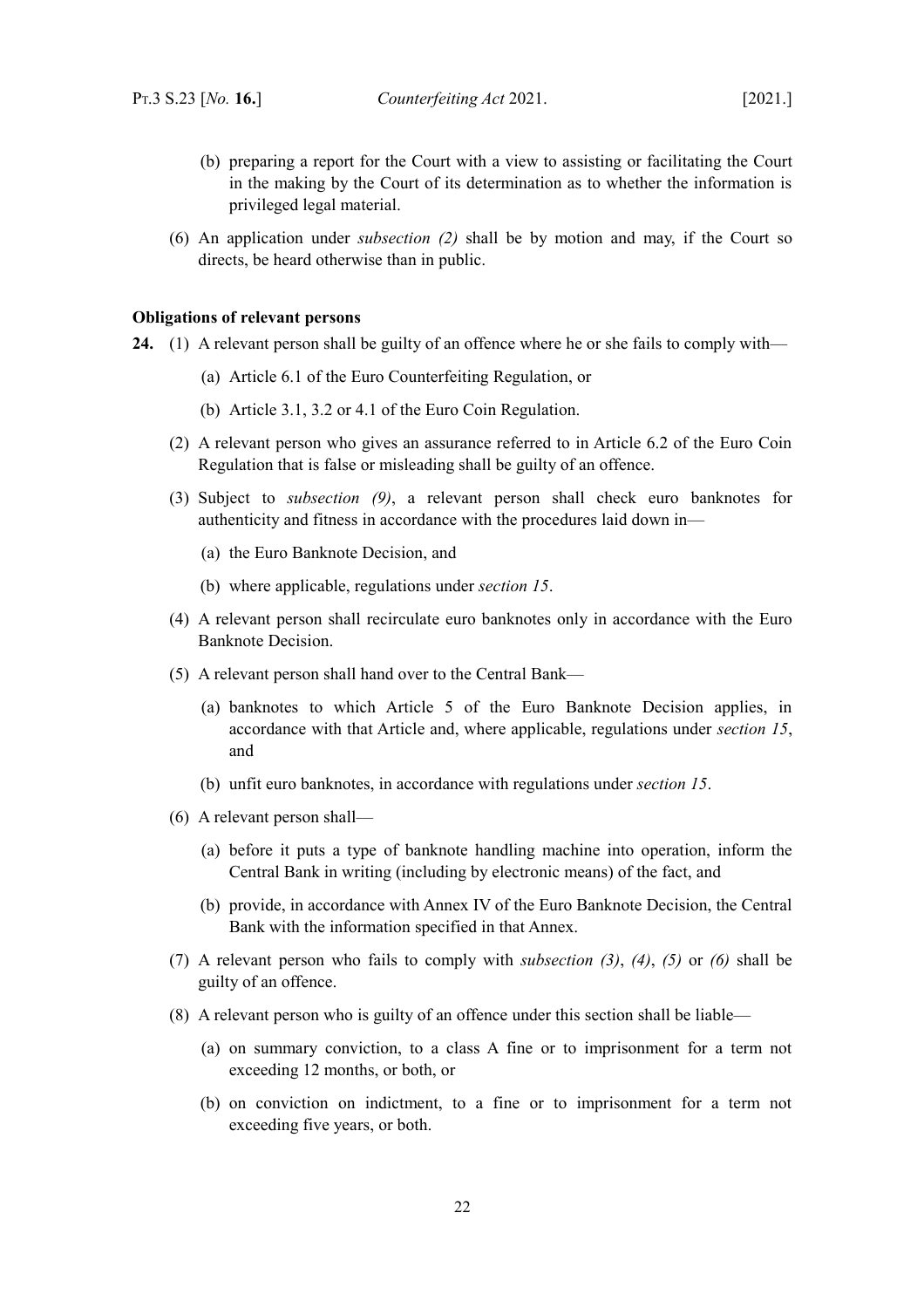- <span id="page-24-5"></span><span id="page-24-2"></span>(9) Where two or more relevant persons are involved in the recirculation of the same euro banknotes, *subsection [\(3\)](#page-23-5)* shall apply only to the relevant person—
	- (a) designated in regulations under *section [15](#page-15-3)*, or
	- (b) where no regulations referred to in *paragraph [\(a\)](#page-24-5)* are in effect, designated in contractual arrangements between those relevant persons.
- (10) Summary proceedings for an offence under this section may be brought and prosecuted by the Central Bank.

### <span id="page-24-1"></span>**Failure to comply with a requirement**

- <span id="page-24-4"></span>**25.** (1) If any relevant person fails or refuses to comply with a requirement imposed by the Central Bank or an authorised officer under this Part, the Central Bank or the authorised officer may certify the failure or refusal to the High Court.
	- (2) When the Central Bank or an authorised officer certifies a failure or refusal referred to in *subsection [\(1\)](#page-24-4)* to the High Court, the High Court may inquire into the case and may make such order (including interim or interlocutory orders) or direction as the High Court thinks fit, after hearing—
		- (a) any witnesses who may be produced against or on behalf of the person concerned, and
		- (b) any statement which may be offered in defence.

#### <span id="page-24-0"></span>**Offence of obstruction, etc.**

- <span id="page-24-3"></span>**26.** (1) A person shall be guilty of an offence if he or she—
	- (a) obstructs or impedes the Central Bank or an authorised officer in the exercise of any powers under this Part,
	- (b) without reasonable excuse, does not comply with a requirement imposed under this Part,
	- (c) in purported compliance with a requirement imposed under this Part, provides information or records or other documents to the Central Bank or an authorised officer that the person knows to be false or misleading in a material respect, or
	- (d) falsely represents himself or herself to be an authorised officer.
	- (2) A person who commits an offence under this section is liable—
		- (a) on summary conviction, to a class A fine or imprisonment for a term not exceeding 12 months, or both, or
		- (b) on conviction on indictment, to a fine not exceeding  $£250,000$  or imprisonment for a term not exceeding five years, or both.
	- (3) If a person refuses to answer a question asked of him or her or to comply with any other requirement made, under this Part, on the grounds that the answer or compliance with the requirement might tend to incriminate the person and the person is informed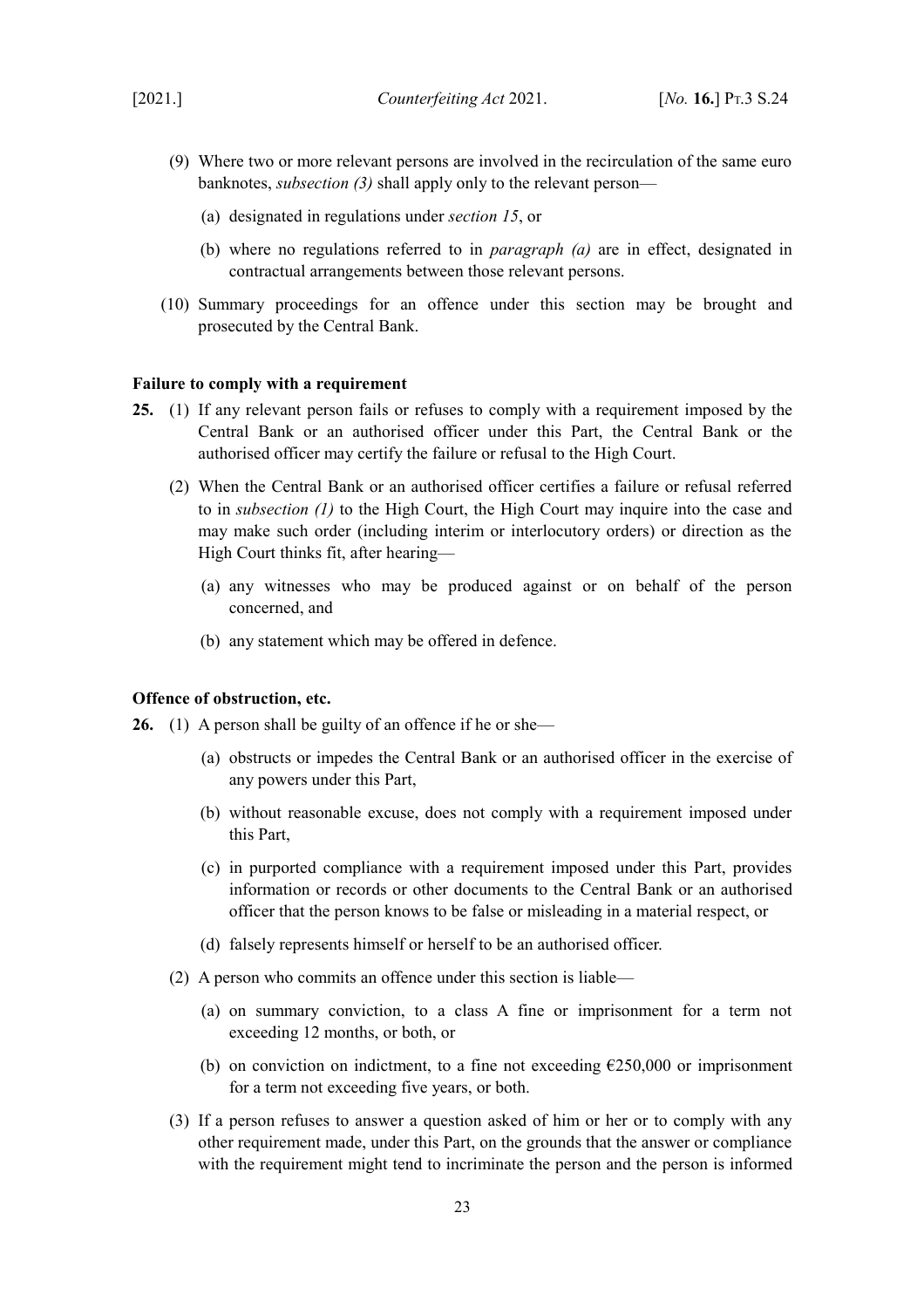of his or her obligation to answer the question or to comply with the requirement, the person shall not refuse to answer the question or to comply with the requirement but the answer given or information provided on that occasion shall not be admissible as evidence in criminal proceedings against the person other than proceedings against him or her under this section.

### <span id="page-25-0"></span>**Liability for offences by body corporate, etc. (***Part [3](#page-13-4)***)**

- <span id="page-25-2"></span><span id="page-25-1"></span>**27.** (1) Where an offence under this Part is committed for the benefit of a body corporate by a responsible person and the commission of the relevant offence is attributable to the failure, by a director, manager, secretary or other officer of the body corporate, or a person purporting to act in that capacity, to exercise, at the time of the commission of the relevant offence and in all the circumstances of the case, the requisite degree of supervision or control of the responsible person, the body corporate shall be guilty of an offence.
	- (2) In proceedings for an offence under *subsection [\(1\)](#page-25-1)*, it shall be a defence for a body corporate against which such proceedings are brought to prove that it took all reasonable steps and exercised all due diligence to avoid the commission of the offence.
	- (3) Where an offence under this Part is committed by a body corporate and it is proved that the offence was committed with the consent or connivance, or was attributable to any wilful neglect, of a person who was a director, manager, secretary or other officer of the body corporate, or a person purporting to act in that capacity, that person shall, as well as the body corporate, be guilty of an offence and shall be liable to be proceeded against and punished as if he or she were guilty of the first-mentioned offence.
	- (4) Where the affairs of a body corporate are managed by its members, *subsection [\(3\)](#page-25-2)* shall apply in relation to the acts and defaults of a member in connection with his or her functions of management as if he or she were a director or manager of the body corporate.
	- (5) *Subsection [\(1\)](#page-25-1)*
		- (a) is without prejudice to the other circumstances, under the general law, whereby acts of a natural person are attributed to a body corporate resulting in criminal liability of that body corporate for those acts, and
		- (b) does not exclude criminal proceedings against natural persons who are involved as perpetrators, inciters or accessories in an offence referred to in that subsection.
	- (6) A person guilty of an offence under *subsection [\(1\)](#page-25-1)* is liable on conviction on indictment to a fine.
	- (7) In this section—

"responsible person", in relation to a body corporate, means—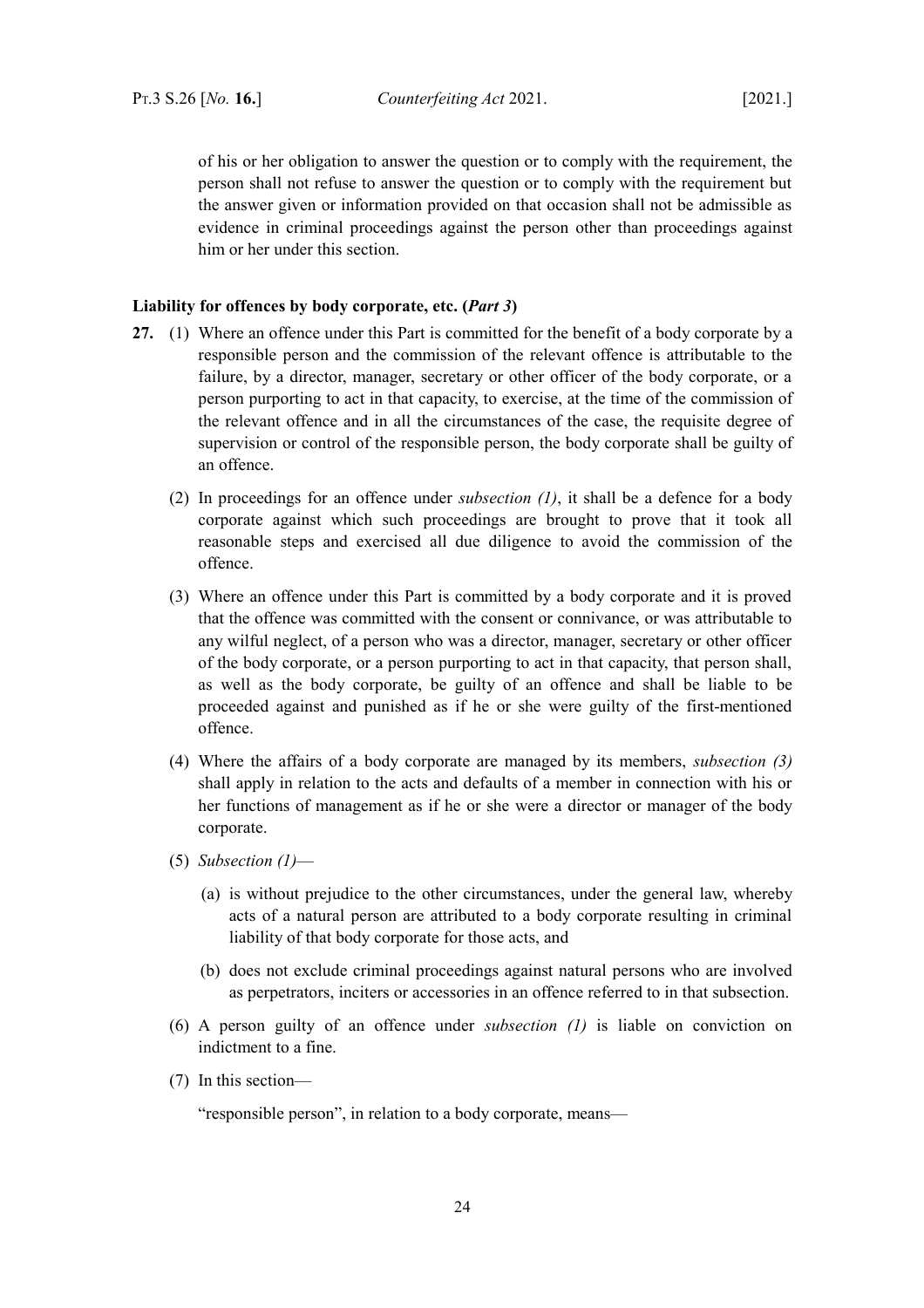- (a) a director, manager, secretary or other officer of the body corporate, or a person purporting to act in that capacity, or
- (b) an employee, subsidiary or agent of the body corporate;

"subsidiary", in relation to a body corporate, has the same meaning as it has in the Companies Act 2014.

### <span id="page-26-3"></span>PART 4

#### <span id="page-26-2"></span>**MISCELLANEOUS**

# <span id="page-26-1"></span>**Designation of National Analysis Centre for euro notes and Coin National Analysis Centre**

- <span id="page-26-5"></span>**28.** The Currency Centre of the Central Bank of Ireland is designated as—
	- (a) the National Analysis Centre for euro notes for the purposes of Article 4(1) of the Euro Counterfeiting Regulation, and
	- (b) the Coin National Analysis Centre for euro coins for the purposes of Article 5(1) of the Euro Counterfeiting Regulation.

### <span id="page-26-6"></span><span id="page-26-0"></span>**Amendment of Central Bank Act 1942**

- <span id="page-26-4"></span>**29.** The Central Bank Act 1942 is amended—
	- (a) in section  $2(2A)$ 
		- (i) in paragraph (az) (inserted by Regulation  $39(a)(ii)$  of the European Union (Prospectus) Regulations 2019 (S.I. No. 380 of 2019)), by the substitution of "14 March 2019;" for "14 March 2019.", and
		- (ii) by the insertion of the following after paragraph (az):
			- "(ba) Council Regulation (EC) No. 1338/2001 of 28 June 2001 laying down measures necessary for the protection of the euro against counterfeiting, as amended by Council Regulation (EC) No. 44/2009 of 18 December 2008;
			- (bb) Regulation (EU) No. 1210/2010 of the European Parliament and of the Council of 15 December 2010 concerning authentication of euro coins and handling of euro coins unfit for circulation;
			- (bc) Decision ECB/2010/14 of the European Central Bank of 16 September 2010 on the authenticity and fitness checking and recirculation of euro banknotes, as amended by Decision ECB/2012/19 of 7 September 2012 and by Decision ECB/2019/2195 of 5 December 2019.",

and

(b) in Part 1 of Schedule 2 by the insertion of the following: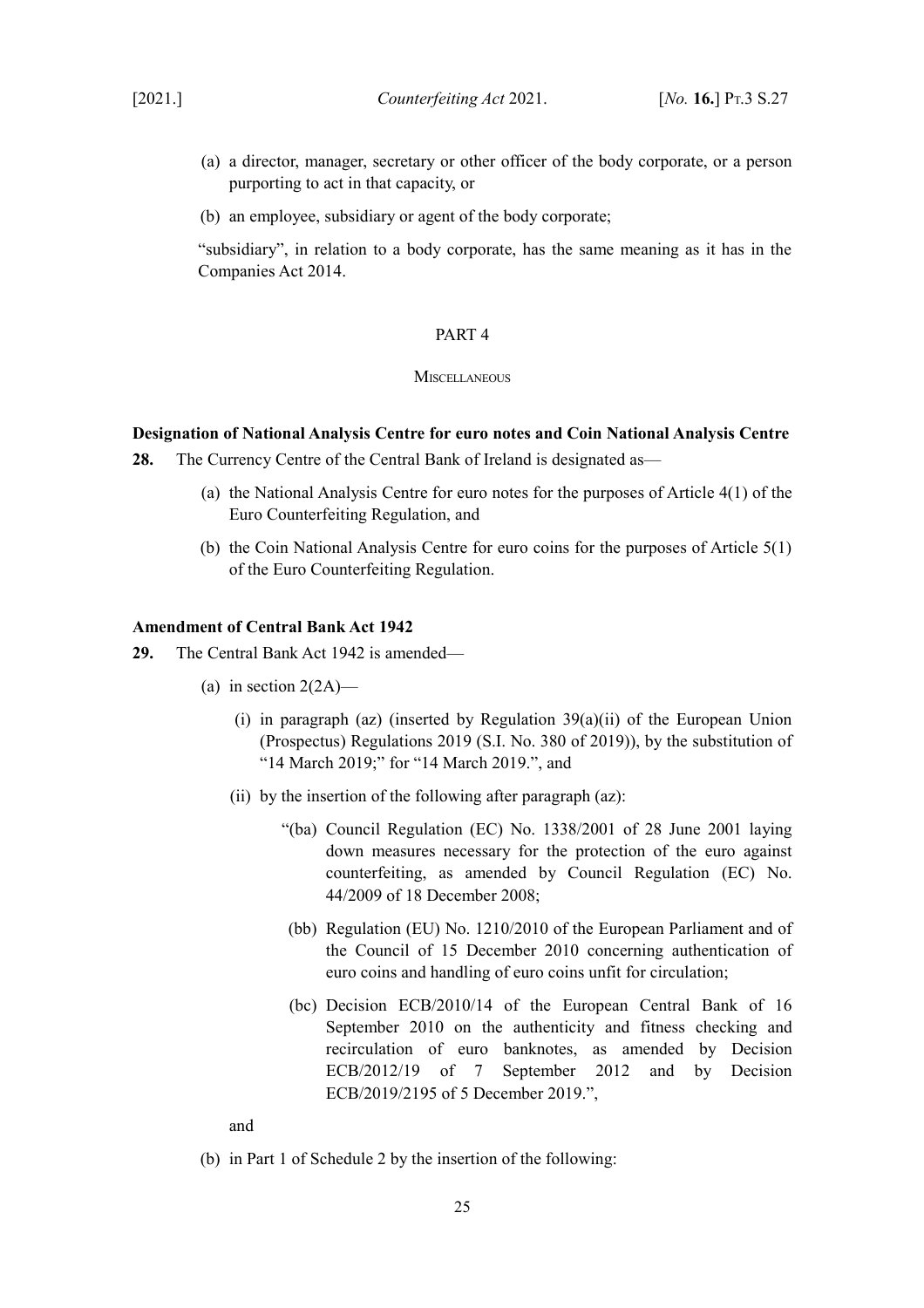```
"47 No. ... of 2021 Counterfeiting Act 2021 Part 3".
```
# <span id="page-27-1"></span>**Amendment of Criminal Justice Act 1994**

- <span id="page-27-3"></span>**30.** Schedule 1A (inserted by Regulation 18 of the European Union (Freezing and Confiscation of Instrumentalities and Proceeds of Crime) Regulations 2017 (S.I. No. 540 of 2017)) of the Criminal Justice Act 1994 is amended in paragraph 10 of Part 2—
	- (a) by the insertion of the following after subparagraph (i):

"(ia) section  $33(1A)$ ;".

(b) by the insertion of the following after subparagraph (k):

"(ka) section  $34(2A)$ ;",

and

- (c) by the insertion of the following after subparagraph (p):
	- "(pa) section  $38(2)$ ;
	- (pb) section  $38A(1)$ ;".

# <span id="page-27-0"></span>**Amendment of Economic and Monetary Union Act 1998**

- <span id="page-27-2"></span>**31.** The Economic and Monetary Union Act 1998 is amended—
	- (a) by the substitution of the following section for section 13:
		- **"13.** The following shall be defrayed out of the general fund of the Central Bank of Ireland and debited therein to the currency reserve:
			- (a) all sums required for the provision of coins denominated in euro or in cent and provided under section 11;
			- (b) all sums required for the performance by the Central Bank of Ireland of its functions under *sections [13](#page-14-2)[\(1\)](#page-14-1)[\(b\)](#page-14-3)*, *[13](#page-14-2)[\(3\)](#page-15-4)* and *[28](#page-26-5)[\(b\)](#page-26-6)* of the *Counterfeiting Act 2021*.",

and

- (b) in section 14A(4) (inserted by section 137 of the Finance Act 2002), by the substitution of the following paragraph for paragraph (a):
	- "(a) the sum which stands to be defrayed out of the general fund of the Central Bank of Ireland and debited in it to the currency reserve—
		- (i) under section 13, or
		- (ii) in respect of the provision of coins under—
			- (I) section 33(1), or
			- (II) section 6 of the Decimal Currency Act, 1969,".